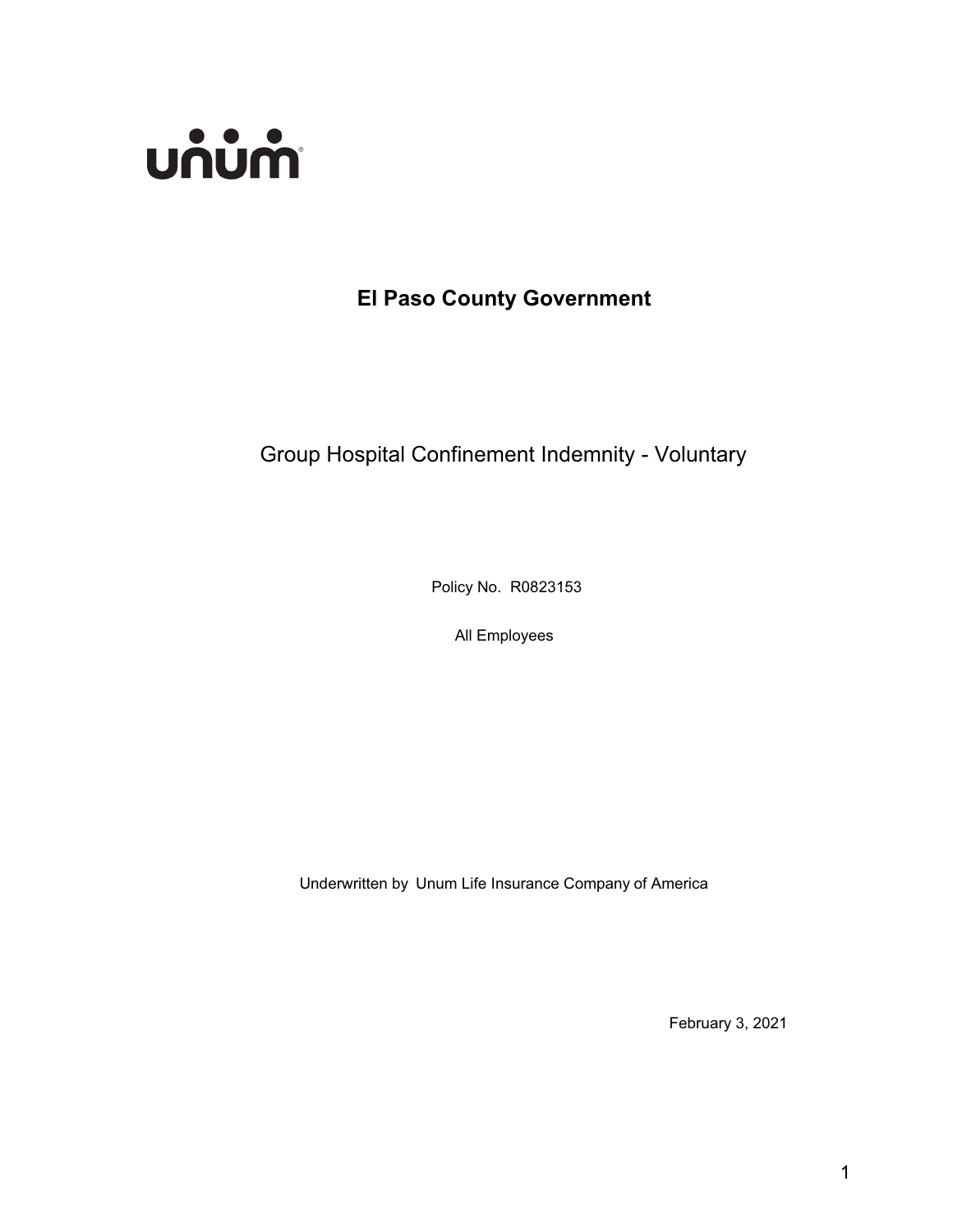### **CERTIFICATE OF COVERAGE**

**THIS IS A SUPPLEMENTAL CERTIFICATE THAT IS NOT INTENDED TO PROVIDE THE MINIMUM ESSENTIAL COVERAGE REQUIRED BY THE AFFORDABLE CARE ACT (ACA). UNLESS YOU HAVE ANOTHER PLAN (SUCH AS MAJOR MEDICAL COVERAGE) THAT PROVIDES MINIMUM ESSENTIAL COVERAGE IN ACCORDANCE WITH THE ACA, YOU MAY BE SUBJECT TO A FEDERAL TAX PENALTY. ALSO, THE BENEFITS PROVIDED BY THIS CERTIFICATE CANNOT BE COORDINATED WITH THE BENEFITS PROVIDED BY OTHER COVERAGE. PLEASE REVIEW THE BENEFITS PROVIDED BY THIS CERTIFICATE CAREFULLY TO AVOID A DUPLICATION OF COVERAGE.** 

#### **THIS IS NOT MEDICARE SUPPLEMENT COVERAGE. If you are eligible for Medicare, review the Guide to Health Insurance for People with Medicare available from the company.**

Unum Life Insurance Company of America (referred to as Unum) welcomes you as a client.

This is your **Certificate of Coverage** as long as you are eligible for coverage and you become insured. You will want to read it carefully and keep it in a safe place.

Unum has written your certificate of coverage in plain English. However, a few terms and provisions are written as required by insurance law. If you have any questions about any of the terms and provisions, please consult Unum. Unum will assist you in any way to help you understand your benefits.

If the terms and provisions of this certificate of coverage (issued to you) are different from the policy (issued to the policyholder), the policy will govern. The policy may be changed in whole or in part. Only an officer of Unum can approve a change. The approval must be in writing and endorsed on or attached to the policy. Any other person, including a broker, may not change the policy or waive any part of it.

The policy is delivered in and is governed by the laws of the governing jurisdiction and to the extent applicable by the Employee Retirement Income Security Act of 1974 (ERISA) and any amendments.

For purposes of effective dates and ending dates under the policy, all days begin at 12:01 a.m. and end at 12:00 midnight at the policyholder's address.

> Unum Life Insurance Company of America 2211 Congress Street Portland, Maine 04122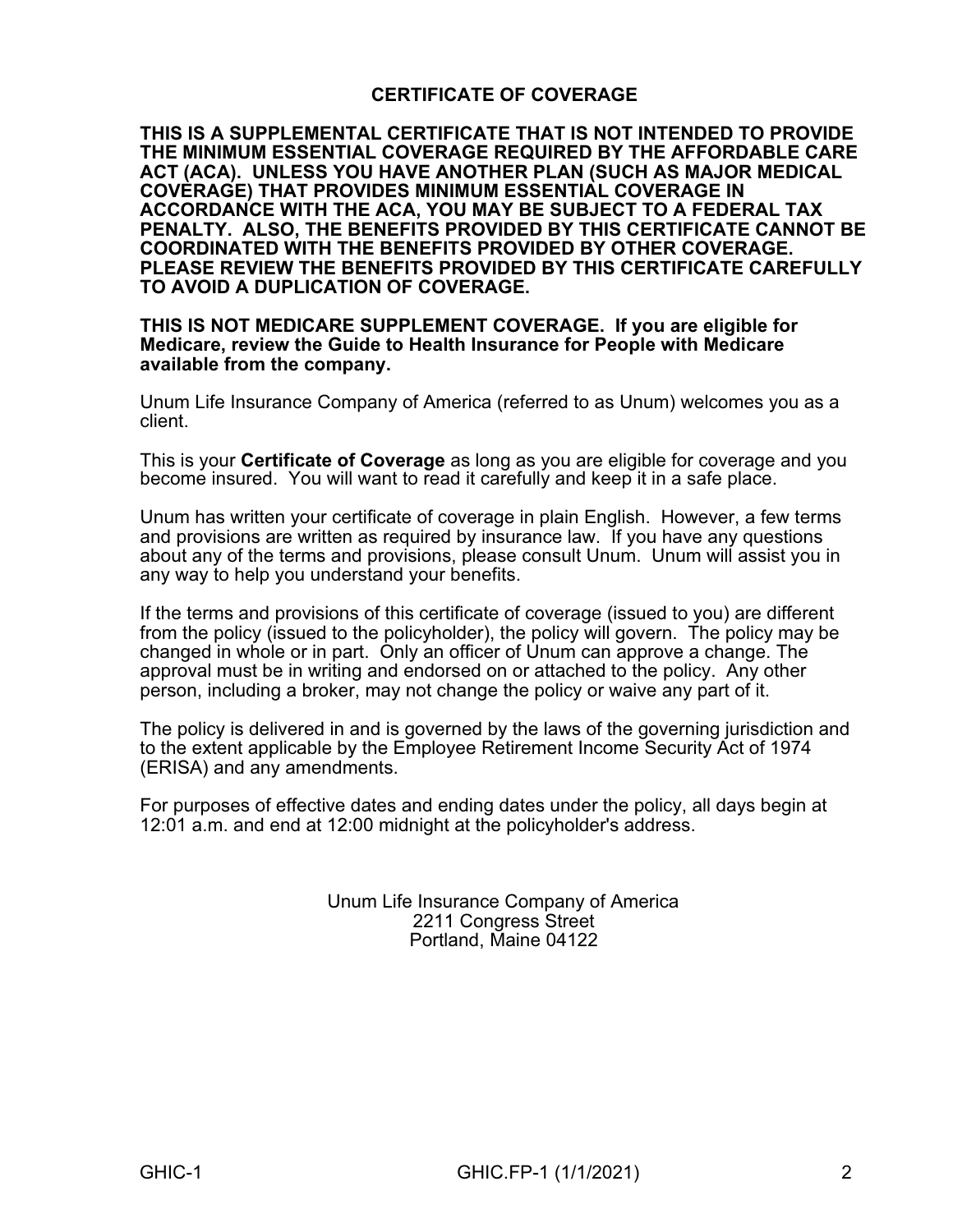**If you are a resident of New Mexico, your coverage will be administered in accordance with the minimum applicable standards of New Mexico law. If you have concerns regarding a claim, premium, or other matters relating to this coverage, you may file a complaint with the New Mexico Office of Superintendent of Insurance (OSI) using the complaint form available on the OSI website and found at: <https://www.osi.state.nm.us/ConsumerAssistance/index.aspx>.**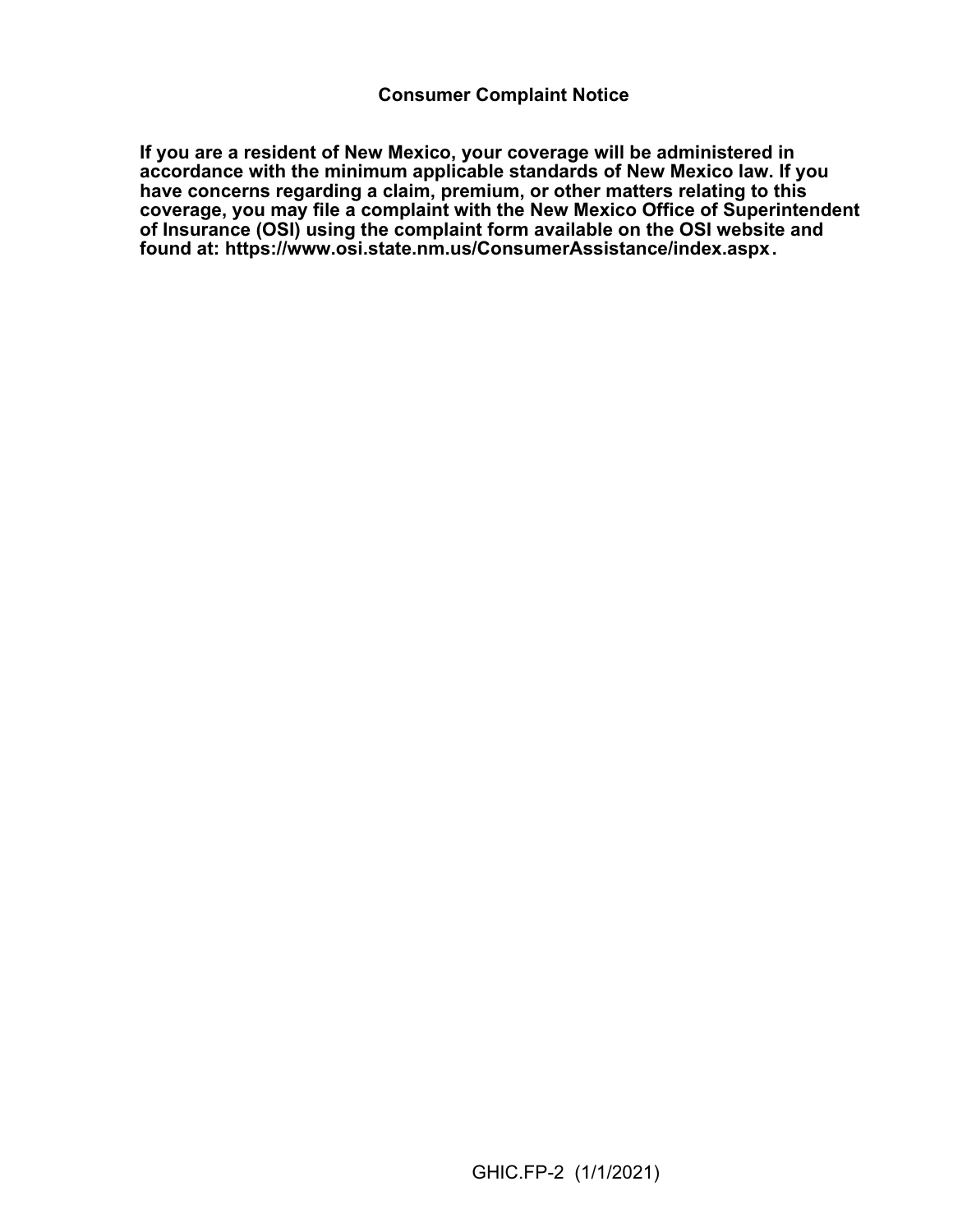### **TABLE OF CONTENTS**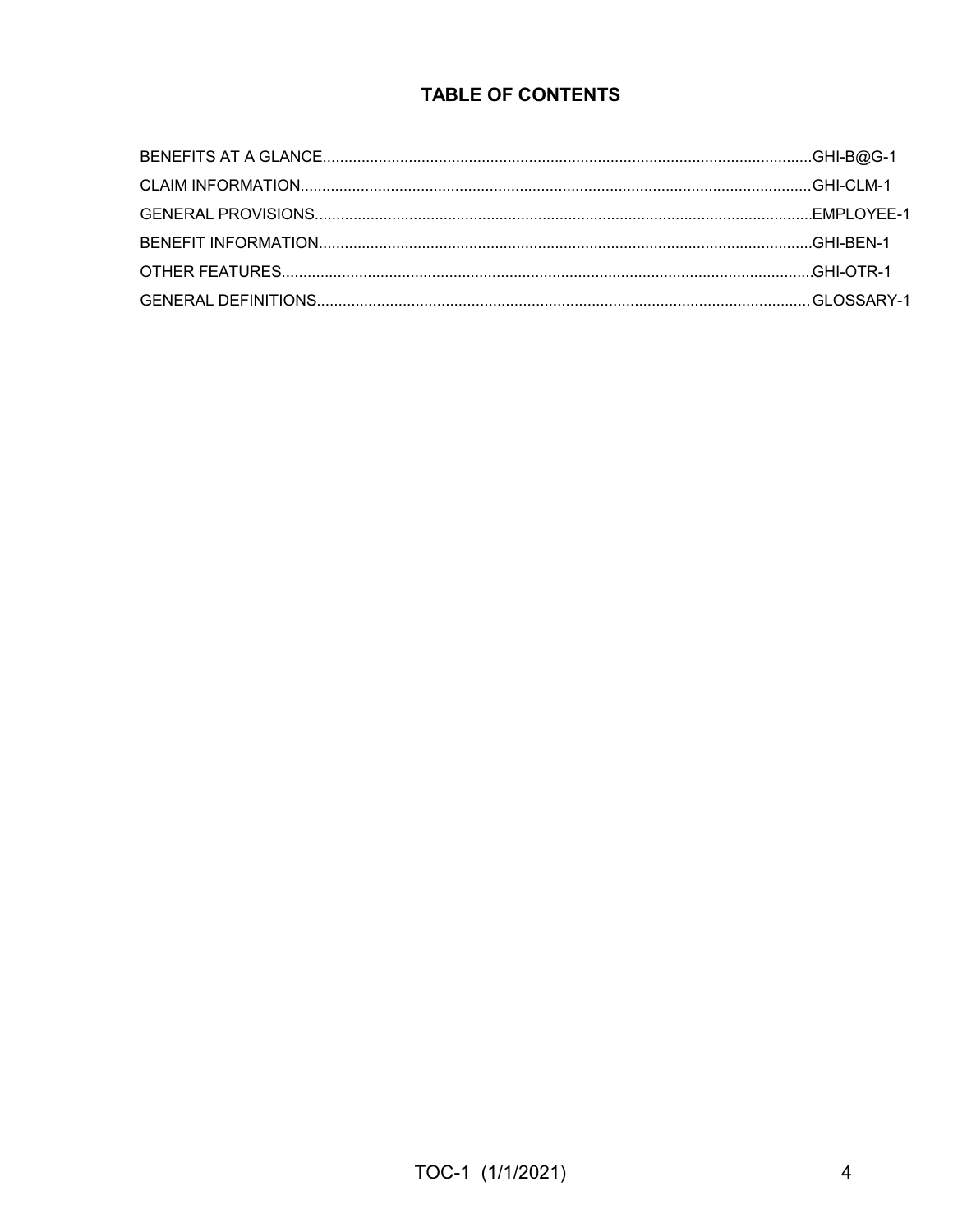#### **BENEFITS AT A GLANCE**

**This hospital confinement indemnity policy provides financial protection for you by paying a benefit if you are confined in a hospital. Depending on the coverage chosen, Unum may also pay you a benefit if you receive treatment for a covered accident or covered sickness. The amount you receive is based on the amount of coverage in effect on the date of the covered loss according to the terms and provisions of the policy. You also have the opportunity to purchase coverage for your spouse and dependent child(ren).**

**EMPLOYER'S ORIGINAL POLICY EFFECTIVE DATE:** January 1, 2021

**POLICY NUMBER:** R0823153 GRP\_HSP\_VOL\_12-01

#### **ELIGIBLE GROUP(S):**

All Employees in **Active Employment** in the United States with the **Employer**.

#### **MINIMUM HOURS REQUIREMENT:**

**Employees** must be in active employment at least 20 hours per week.

#### **PAYING FOR COVERAGE:**

**For You:**

**You** must make contributions for **Your** coverage.

#### **For Your Spouse:**

You must make contributions for coverage for your **Spouse.**

#### **For Your Dependent Child(ren):**

You must make contributions for coverage for your **Dependent Child(ren).**

#### **COVERAGE FOR:** EMPLOYEE, SPOUSE AND DEPENDENT CHILD(REN)

Your confirmation of coverage will indicate those covered for benefits under this policy.

If a benefit amount below does not indicate an amount for the spouse and dependent child(ren), the benefit amount will be the same as the employee benefit amount.

#### **For descriptions of benefits and limitations regarding the number of benefit payments refer to the BENEFIT INFORMATION section of the policy.**

**BENEFITS:**

| <b>Daily Hospital Confinement</b>               | \$100<br>Maximum of 15 days per insured per calendar<br>year   |
|-------------------------------------------------|----------------------------------------------------------------|
| <b>Hospital Admission</b>                       | \$1,000<br>Maximum of one day per insured per<br>calendar year |
| <b>Hospital Intensive Care Unit Confinement</b> | \$200<br>Maximum of 15 days per insured per calendar<br>year   |

# **SOME LOSSES MAY NOT BE COVERED UNDER THIS POLICY. BENEFIT MAXIMUMS MAY APPLY.**

#### **OTHER FEATURES:**

**Portability**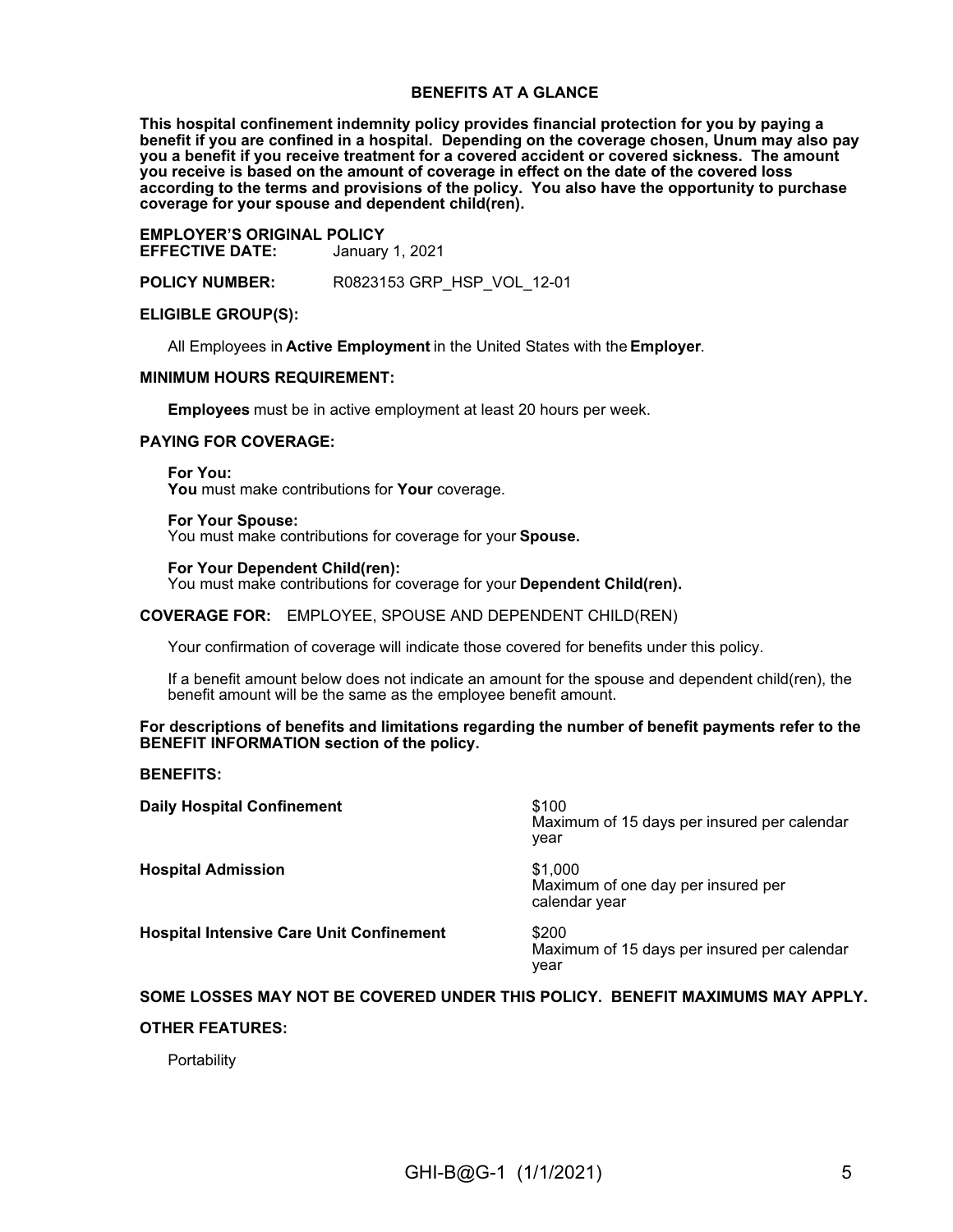**The above items are only highlights of this policy. For a full description of your coverage, continue reading your certificate of coverage and if you make contributions for your coverage, refer to your confirmation of coverage. The plan includes enrollment, risk management and other support services related to your employer's benefit program.**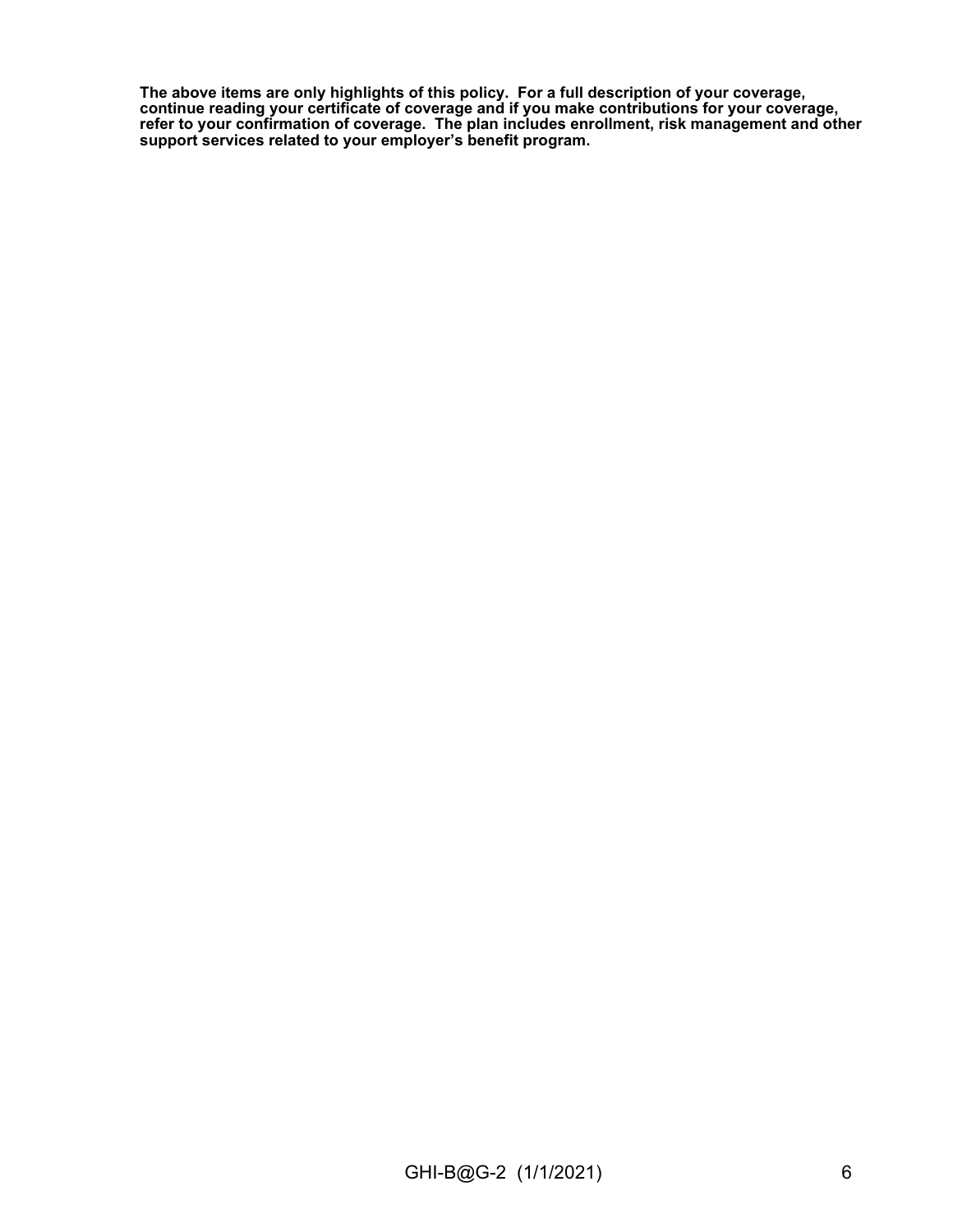### **CLAIM INFORMATION**

**Notice of Claim.** Notice of claim should be sent to Unum within 90 days after the date of **Covered Loss** for which a benefit is claimed, or as soon as is reasonably possible. If notice is not reasonably possible to provide within 90 days, it must be given no later than one year after the time notice of claim is required. These time limits will not apply during any time period you or your authorized representative lacks the legal capacity to give Unum notice of claim. Notice should be sent to Unum at **Our** home office. If you submit a claim before notification of Unum's decision on any coverage requiring **Evidence of Insurability**, the amount of coverage applicable to the claim will be determined as if Unum's final underwriting decision had been made prior to the date of covered loss.

**Claim Forms.** When Unum receives a notice of claim, claim forms will be sent for filing proof of claim within 15 days. If claim forms are not sent within 15 days, the proof of claim requirements will be met if **We** receive a written statement of the nature and extent of the loss as required in the proof of claim section. Claim forms are also available from your employer.

**Proof of Claim**. Proof of claim must include documentation furnished by a **Physician** or medical facility. It may include one or more of the following: a physician's bill, a **Hospital** bill, or other proof of services.

If it is not reasonably possible to give proof of claim within 90 days after the date of covered loss for which a benefit is claimed, it must be given no later than one year after the time proof of claim is required. These time limits will not apply during any time period the **Insured** or the insured's authorized representative lacks the legal capacity to give Unum proof of claim.

**Time of Payment of Claims.** After Unum receives, evaluates and processes proof of claim, Unum will pay any benefits due.

**Payment of Claims.** Benefits will be paid to you unless such benefits have been assigned. If you are not competent, Unum can pay up to \$2,000 to the person or institution that appears to have assumed your custody and main support. Any accrued benefits unpaid at your death will be paid to the named beneficiary, if any, otherwise to your estate. Unum will be discharged to the extent of any such payment made in good faith.

**Overpayments.** Unum has the right to recover any overpayments due to:

- fraud; and
- any error we make in processing a claim.

You must reimburse **Us** in full. We will determine the method by which the repayment is to be made.

Unum will not recover more money than the amount we paid you.

**Unpaid Premium.** Any unpaid premium due for your coverage under this policy may be recovered by us by offsetting against amounts otherwise payable to you, your beneficiary, or your legal representative(s) under this policy, or by other legally permitted means.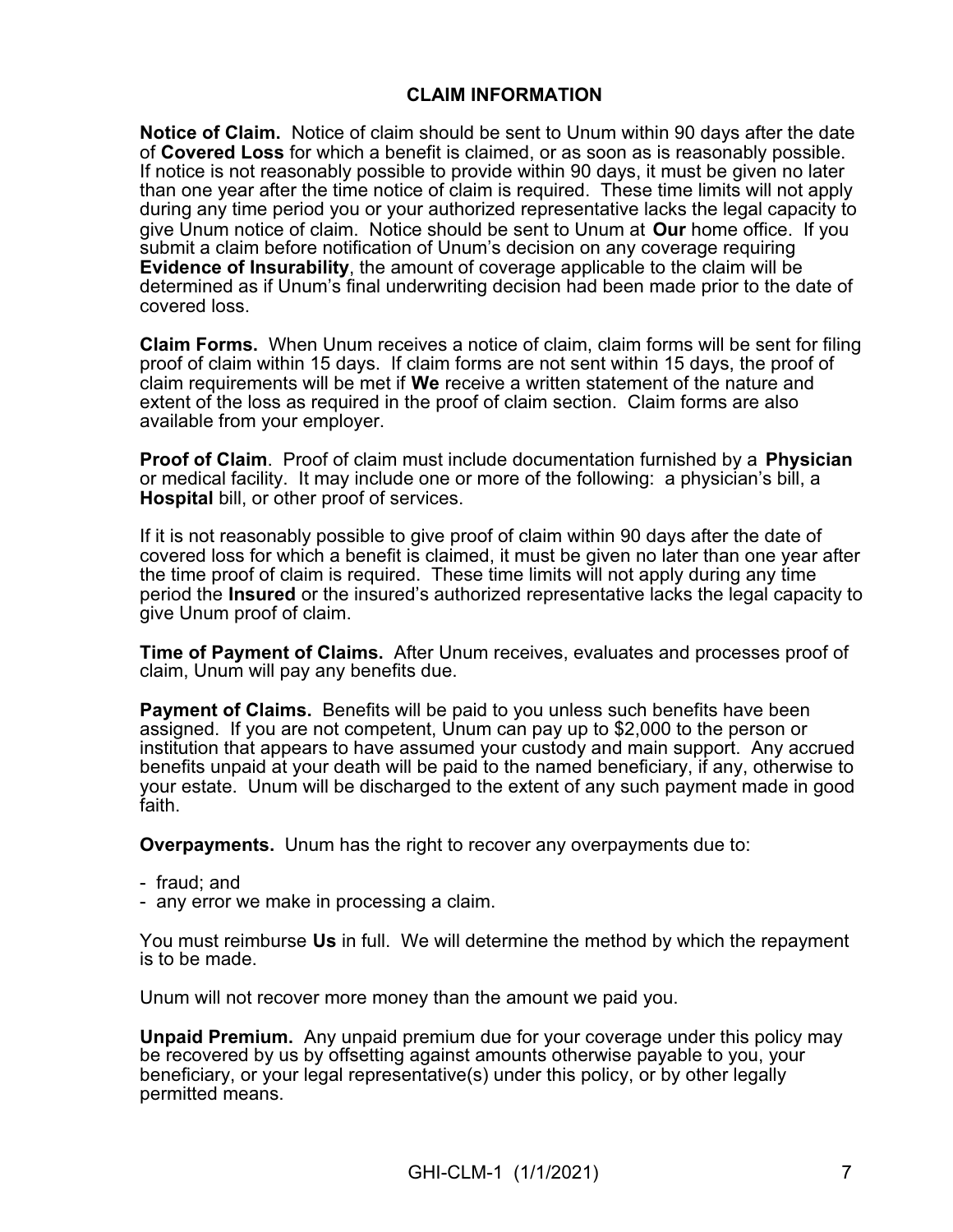**Assignment.** The rights provided to you by the policy are owned by you, unless you assign your rights under the policy to an assignee.

We will recognize an assignee as the owner of the rights assigned only if:

- the assignment is in writing, signed by you, and acceptable to us in form; and
- a signed or certified copy of the written assignment has been received and registered by us at our home office.

We will not be responsible for the legal, tax or other effects of any assignment, or for any action taken under the policy provisions before receiving and registering an assignment.

**Physical Examinations and Autopsy.** We can require that the insured be examined by a physician of our choice at our expense as often as it is reasonably necessary while a claim is pending. In case of death, Unum will have the right and opportunity to request an autopsy where not forbidden by law.

**Legal Actions.** You or your authorized representative can start legal action regarding your claim 60 days after proof of claim has been given and up to 3 years from the time proof of claim was first required to have been given; or your claim was denied; or your benefits were terminated, unless otherwise provided under federal law.

Except as preempted by federal law, if an insured's claim is denied in whole or in part and administrative remedies under the policy have been exhausted, you have the right to have the claim newly reviewed in any court with jurisdiction and to a trial by jury, if such rights are mandated by state law.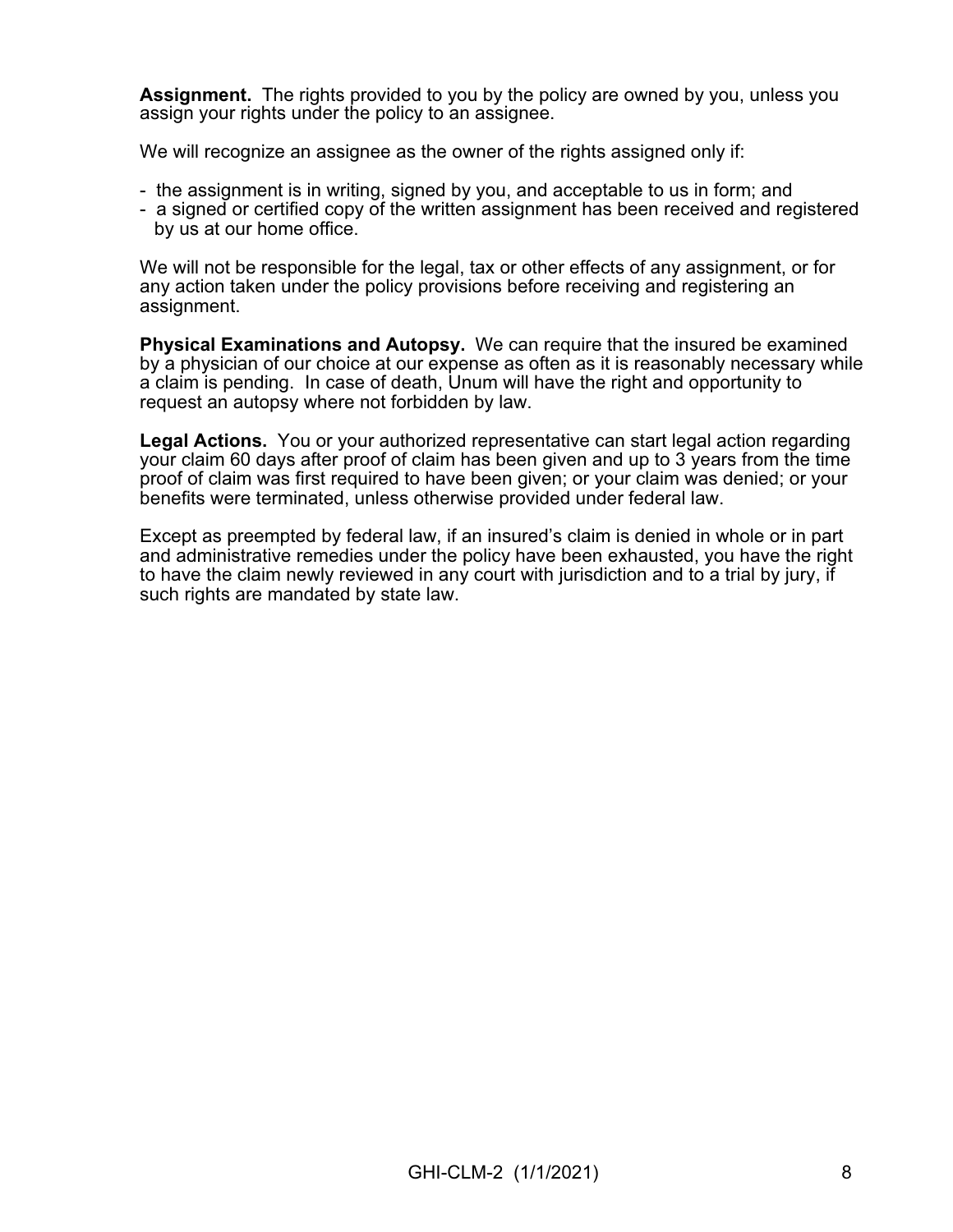### **GENERAL PROVISIONS**

### **ELIGIBILITY FOR COVERAGE**

#### **Employee**

If you are working for your employer in an eligible group, you are eligible for coverage on the later of:

- the policy effective date; or
- the day after you complete any applicable **Waiting Period**.

If your employment ends and you are rehired within 12 months, your previous work in an eligible group will apply toward the waiting period. All other policy provisions apply.

Unum will apply any period of work with your employer toward the waiting period to determine your eligibility date.

### **Spouse**

If you are covered under this policy, your spouse is eligible for coverage on the later of:

- the date your coverage begins; or
- the date you first acquire a spouse.

You may not apply for coverage for your spouse if your spouse is covered as an employee.

### **Dependent Child(ren)**

If you are covered under this policy, your dependent child(ren) are eligible for coverage on the later of:

- the date your coverage begins; or
- the date you first acquire the dependent child.

If your spouse is an eligible employee, only one of you may apply for coverage on dependent child(ren).

### **COVERAGE EFFECTIVE DATE**

You may apply at **Enrollment** for coverage based on the benefits available as shown in the BENEFITS AT A GLANCE section. Evidence of insurability may be required. When you apply for coverage or are covered under this policy, you are also eligible to apply for coverage on your spouse and dependent child(ren).

The insured's coverage will begin at 12:01 a.m. on the date shown on the confirmation of coverage, provided Unum has approved your application and any required evidence of insurability.

If you are absent from work on the date your coverage would normally begin due to **Injury**, or **Sickness**, temporary **Layoff** or **Leave of Absence**, the proposed insured's coverage will begin on the date you return to active employment.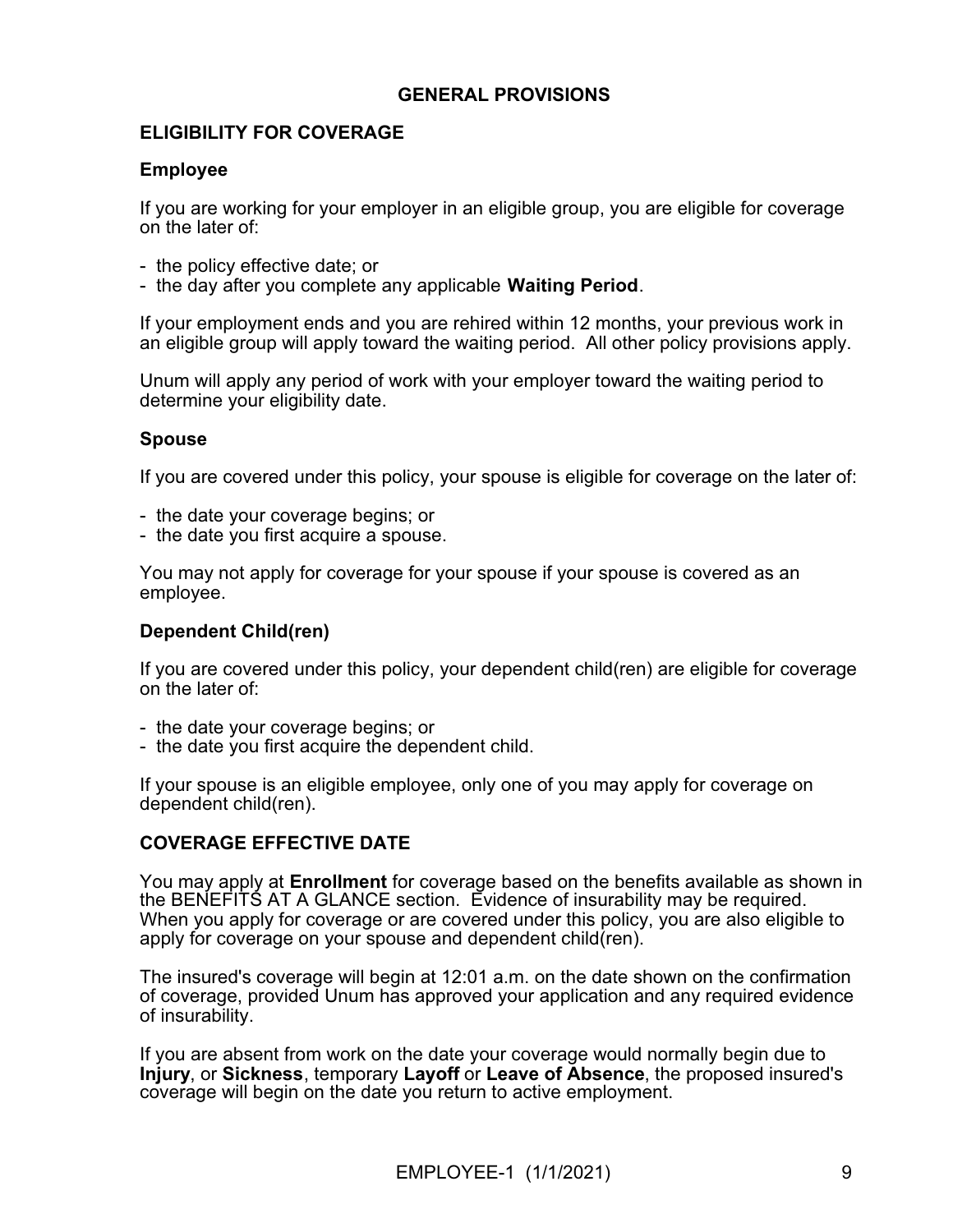**Newborn Coverage.** Your dependent child(ren) who are born or placed in your home for adoption while you are covered under this policy are covered for 31 days from the moment of live birth or date of placement in your home for adoption. If you do not have dependent child(ren) coverage at the time of the birth or placement in your home for adoption, you must notify Unum within 31 days of the newly eligible dependent child's birth or placement in your home for adoption and pay the required additional premium for your dependent child(ren)'s coverage to continue. If you have dependent child(ren) coverage at the time of the newly eligible dependent child's birth or placement in your home for adoption, it is not necessary for you to notify Unum or pay any additional premium. We will not pay benefits for hospital confinement of a newborn child following his birth unless he is sick or injured.

**Employer Changes to the Policy.** Once your coverage begins and you are in active employment or on a covered layoff or leave of absence, any coverage changes made by your employer, consistent with the options you select, will take effect on the date agreed upon by Unum and your employer.

If you are not in active employment due to injury or sickness, any coverage changes requested by your employer will begin on the date you return to active employment.

Coverage changes will not affect a **Payable Claim** that occurs prior to the effective date of the change.

**Changes You Make to Your Coverage.** If changes in coverage are allowed, you may choose to:

- increase coverage based on the available benefits shown in the BENEFITS AT A GLANCE section;
- decrease coverage based on the available benefits shown in the BENEFITS AT A GLANCE section; or
- cancel coverage.

Evidence of insurability may be required.

Changes in coverage begin at 12:01 a.m. on the date shown on your confirmation of coverage. However, if you are absent from work due to injury, sickness, temporary layoff or leave of absence on the date your change in coverage would normally begin, changes in coverage that you make will begin on the date you return to active employment.

Changes in coverage will not affect a payable claim that occurs prior to the effective date of the change.

**Termination of Employee Coverage.** If you choose to cancel your coverage under the policy, your coverage will end on the first of the month following the date you provide notification to your employer.

Otherwise, your coverage under the policy ends on the earliest of the:

- date this policy is cancelled;
- date you are no longer in an eligible group;
- date your eligible group is no longer covered;
- date of your death;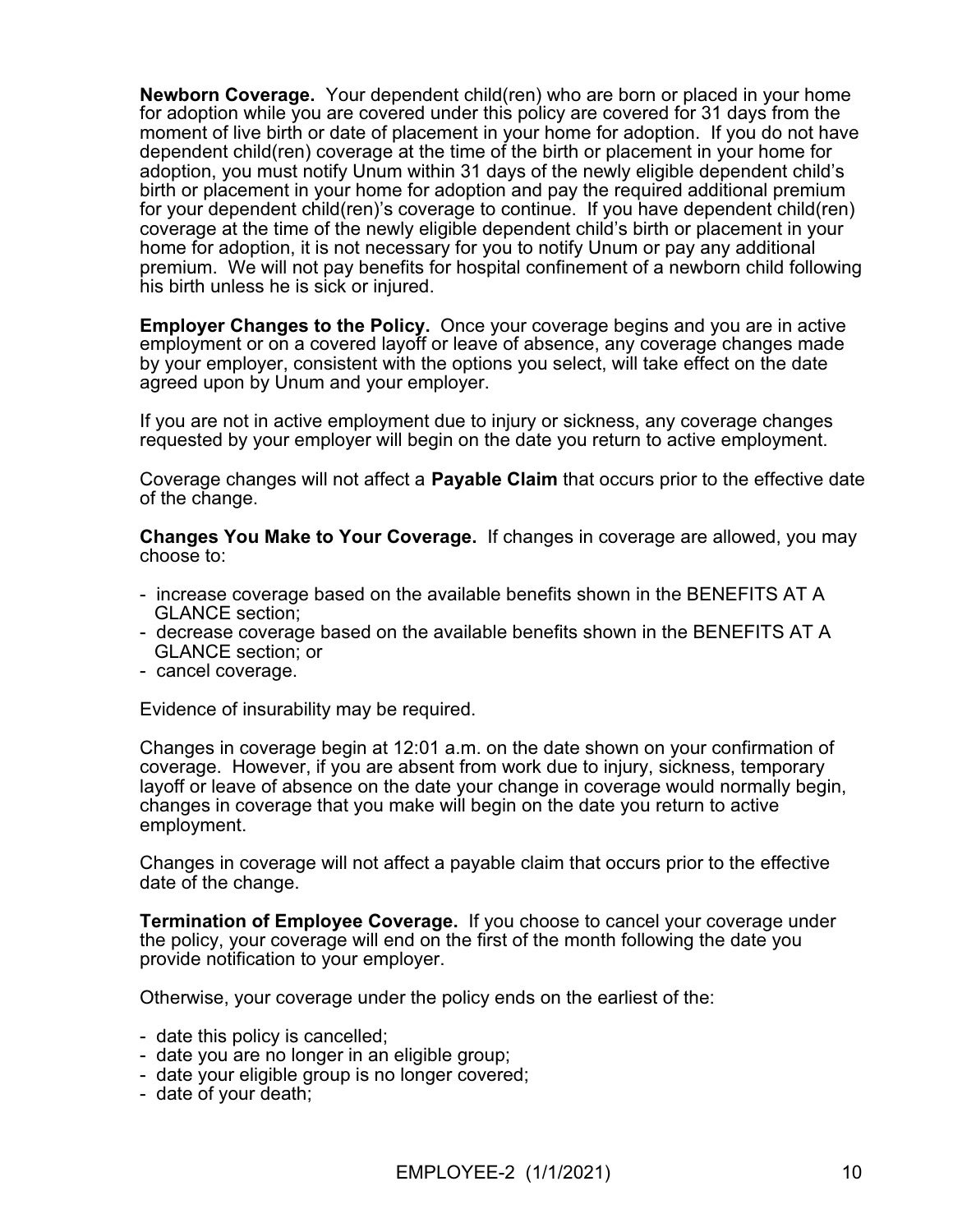- last day of the period for which you made any required contributions; or
- last day you are in active employment.

However, as long as premium is paid as required, coverage will continue if you elect to continue coverage under the Portability provision or in accordance with the layoff, leave of absence, and absence due to injury or sickness provisions of this policy.

Unum will provide coverage for a payable claim which occurs while you are covered under this policy.

**Termination of Spouse Coverage.** If you choose to cancel your spouse's coverage under the policy, coverage for your spouse ends on the first of the month following the date you provide notification to your employer.

Otherwise, spouse coverage under the policy ends on the earliest of the:

- date this policy is cancelled;
- date you are no longer in an eligible group;
- date your eligible group is no longer covered;
- date of your death;
- last day of the period for which you made any required contributions;
- last day you are in active employment;
- date your coverage under the policy ends;
- date your spouse no longer meets the definition of spouse; or
- date of divorce or annulment.

However, as long as premium is paid as required, coverage will continue if you or your spouse elects to continue coverage under the Portability provision or in accordance with the layoff, leave of absence, and absence due to injury or sickness provisions of this policy.

Unum will provide coverage for a payable claim which occurs while your spouse is covered under the policy.

**Termination of Dependent Child(ren) Coverage.** If you choose to cancel your dependent child(ren)'s coverage under the policy, coverage for your dependent child(ren) ends on the first of the month following the date you provide notification to your employer.

Otherwise, dependent child(ren) coverage under the policy ends on the earliest of the:

- date this policy is cancelled;
- date you are no longer in an eligible group;
- date your eligible group is no longer covered;
- date of your death;
- last day of the period for which you made any required contributions;
- last day you are in active employment;
- date your coverage under the policy ends; or
- date your dependent child(ren) no longer meets the definition of dependent child(ren).

However, as long as premium is paid as required, coverage will continue if you or your spouse elects to continue coverage under the Portability provision or in accordance with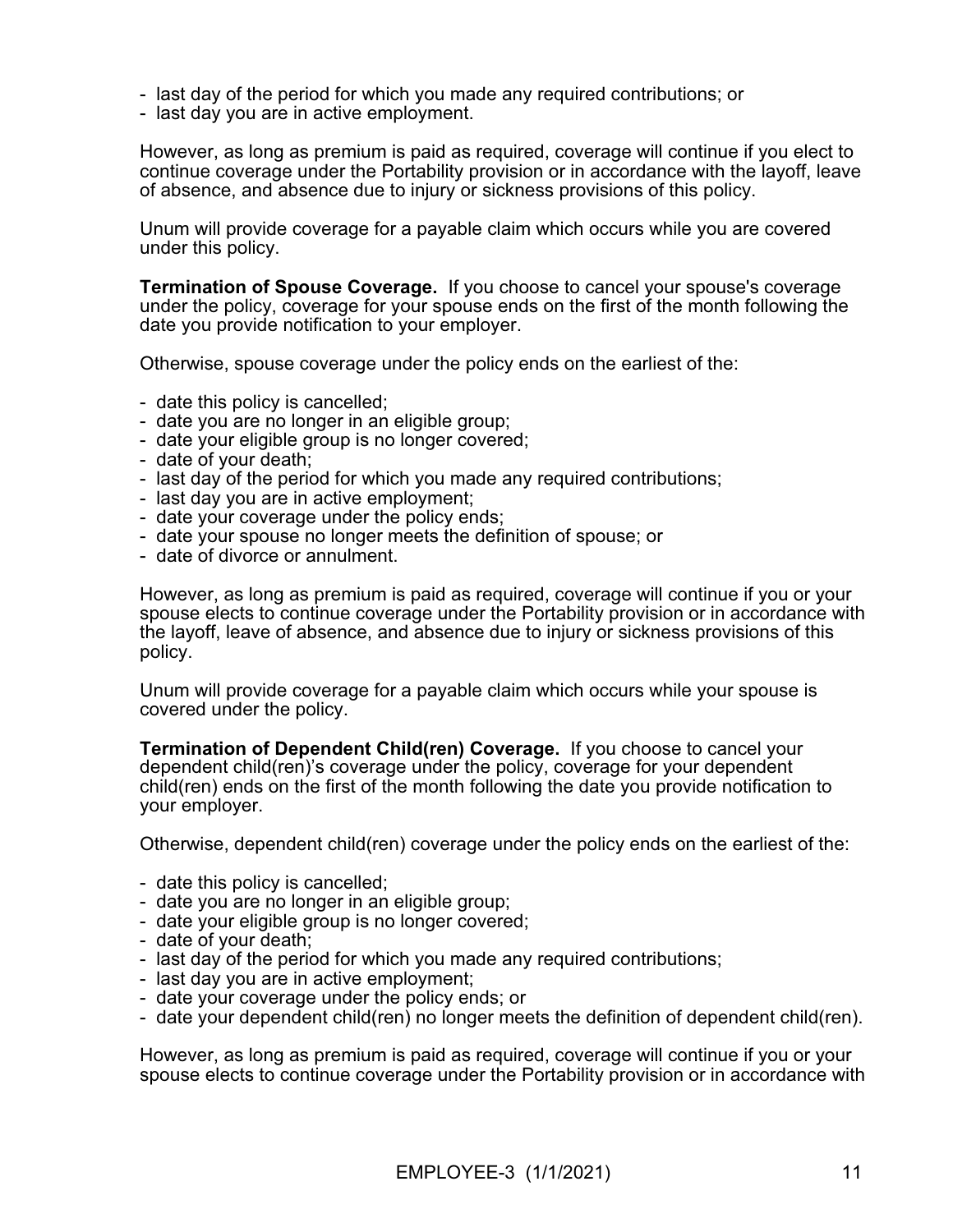the layoff, leave of absence, and absence due to injury or sickness provisions of this policy.

Unum will provide coverage for a payable claim which occurs while your dependent child(ren) is covered under the policy.

**Layoff.** If you are on a temporary layoff, and if premium is paid, any insured will be covered through the end of the month that immediately follows the month in which your temporary layoff begins.

**Leave of Absence**. If you are on a leave of absence, other than for family or medical leave, and if premium is paid, any insured will be covered through the end of the month that immediately follows the month in which your leave of absence begins.

**Absence Due to Injury or Sickness.** If you are not working due to injury or sickness, and if premium is paid, any insured may continue to be covered subject to the Termination of Employee Coverage provision.

**Continuing Coverage while Employee is on Family and Medical Leave of Absence.** Unum will continue coverage in accordance with your employer's Human Resource policy on family and medical leaves of absence if premium payments continue and your employer approved your leave in writing.

Coverage will be continued until the end of the latest of the leave period:

- required by the Federal Family and Medical Leave Act of 1993 and any amendments;
- required by applicable state law; or
- provided to you for an injury or sickness.

If your employer's Human Resource policy does not provide for continuation of your coverage during a family and medical leave of absence, your coverage will be reinstated when you return to active employment.

Unum will not:

- apply a new waiting period;
- require evidence of insurability; or
- apply a new pre-existing condition limitation.

**Insurance Fraud.** Unum wants to ensure you and your employer do not incur additional insurance costs as a result of the undermining effects of insurance fraud. Unum promises to focus on all means necessary to support fraud detection, investigation, and prosecution.

It is a crime if you knowingly, and with intent to injure, defraud or deceive Unum, or provide any information, including filing a claim that contains any false, incomplete or misleading information. These actions, as well as submission of materially false information, will result in denial of your claim, and are subject to prosecution and punishment to the full extent under state and/or federal law. Unum will pursue all appropriate legal remedies in the event of insurance fraud.

**Contestability of Statements in Application or Evidence of Insurability.** Unum considers any statements you make in a signed application or evidence of insurability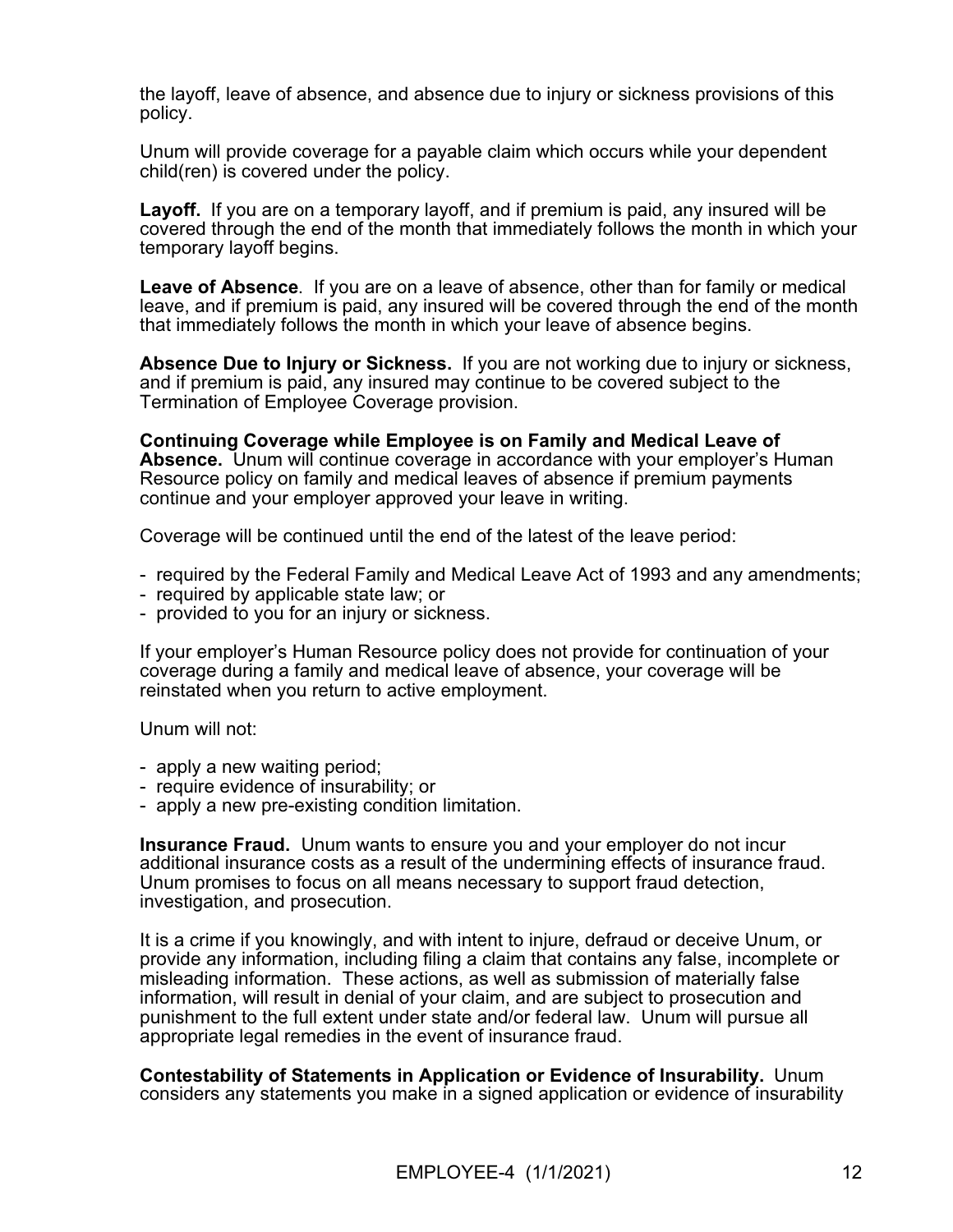form, or that your employer makes in the application process, a representation and not a warranty. If any of the statements you or your employer make are not complete and/or not true at the time they are made, we can:

- reduce or deny any claim; or
- cancel your coverage from the original effective date.

As a basis for doing this, we will use only statements made by the employer in the application process or statements made by you in a signed application or evidence of insurability form.

Except in the case of fraud, Unum can take action only in the first two years any insured's coverage is in force.

If the employer gives Unum information about you that is incorrect, Unum will:

- use the facts to decide whether you have coverage under the policy and in what amounts; and
- make a fair adjustment of the premium.

**Employer as Agent.** For purposes of this policy, the employer acts on its own behalf or as the employee's agent. Under no circumstances will the employer be deemed the agent of Unum.

**Communicating with You or Your Employer.** Unum may provide notices, information and other communications to you or your employer in written, electronic or telephonic form.

**Workers' Compensation or State Disability Insurance.** This policy does not replace or affect the requirements for coverage by any workers' compensation or state disability insurance.

**Cancellation or Modification of this Policy.** This **Policyholder** provision applies to your coverage. This policy can be cancelled by:

- Unum; or
- the policyholder.

Unum may cancel or modify this policy if:

- our participation requirements are not met, as applicable;
- the policyholder does not promptly provide Unum with information that is reasonably required;
- the policyholder fails to perform any of its obligations that relate to this policy;
- the premium is not paid in accordance with the provisions of this policy that specify whether the policyholder, the employee, or both, pay(s) the premiums;
- the policyholder does not promptly report to us the names of any employees who are added or deleted from the eligible group;
- Unum determines that there is a significant change, in the size, occupation or age of the eligible group as a result of a corporate transaction such as a merger, divestiture, acquisition, sale or reorganization of the policyholder and/or its employees;
- Unum provides 45 days notice at any time after the Initial Rate Guarantee for any reason; or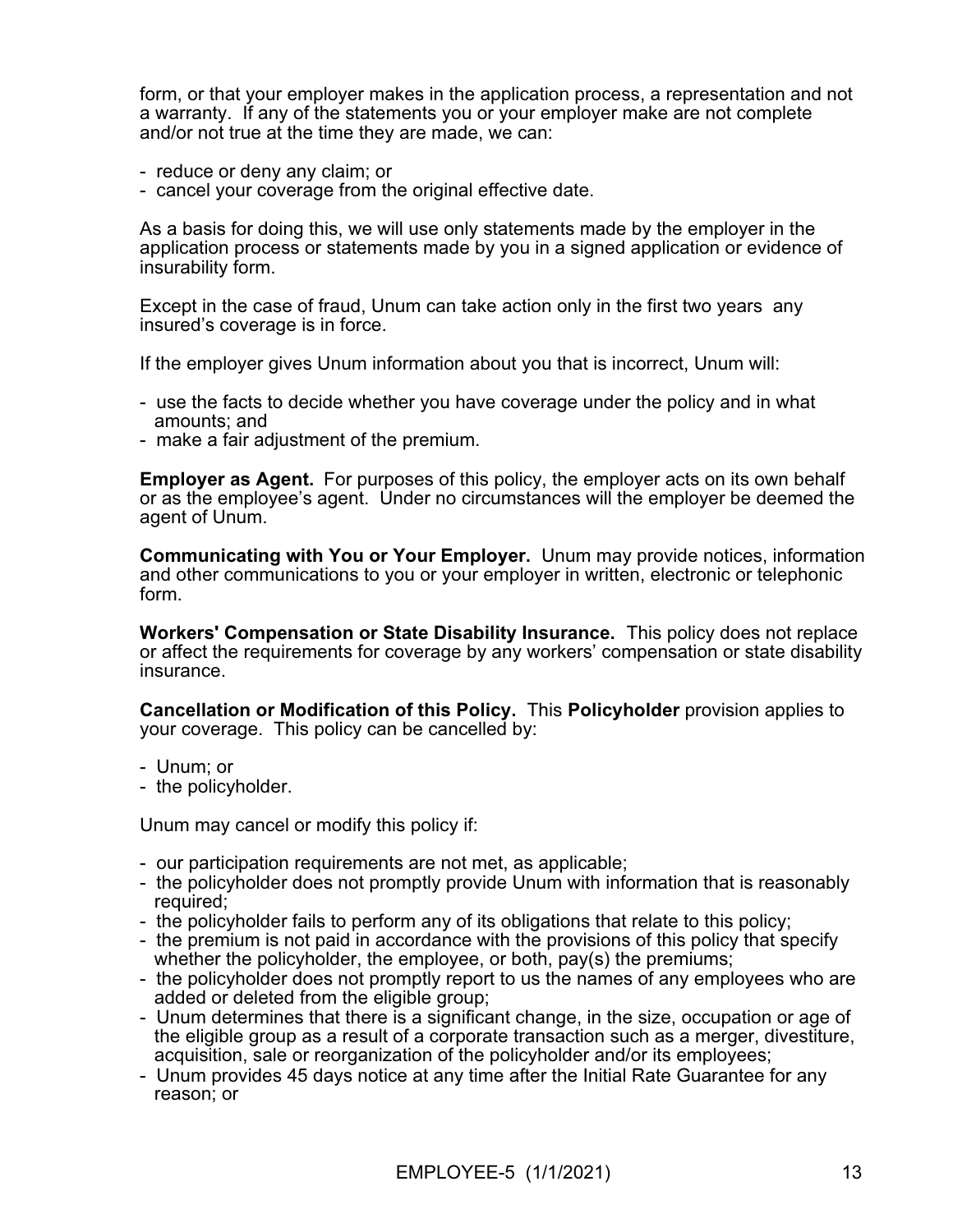- Unum is notified of a change in Federal or State Law materially affecting the policy.

If Unum cancels or modifies this policy, for any of the reasons listed above, a written notice will be delivered to the policyholder at least 45 days prior to the cancellation date or modification date. The policyholder may cancel this policy if the modifications are unacceptable.

If any premium is not paid during the 31 day **Grace Period**, this policy will cancel automatically at the end of the grace period. The policyholder is liable for premium for coverage during the grace period. The policyholder must pay us all premiums due for the full period this policy is in force. In the event of termination, this policy may be reinstated only as agreed upon by Unum and the policyholder. If Unum agrees to reinstate this policy, such reinstatement will not constitute waiver of the termination provision in the future.

The policyholder may cancel this policy by written notice delivered to Unum at least 31 days prior to the cancellation date. When both the policyholder and Unum agree, this policy can be cancelled on an earlier date. If Unum or the policyholder cancels this policy, coverage will end at 12:00 midnight on the last day of coverage.

If this policy is cancelled, the cancellation will not affect a payable claim.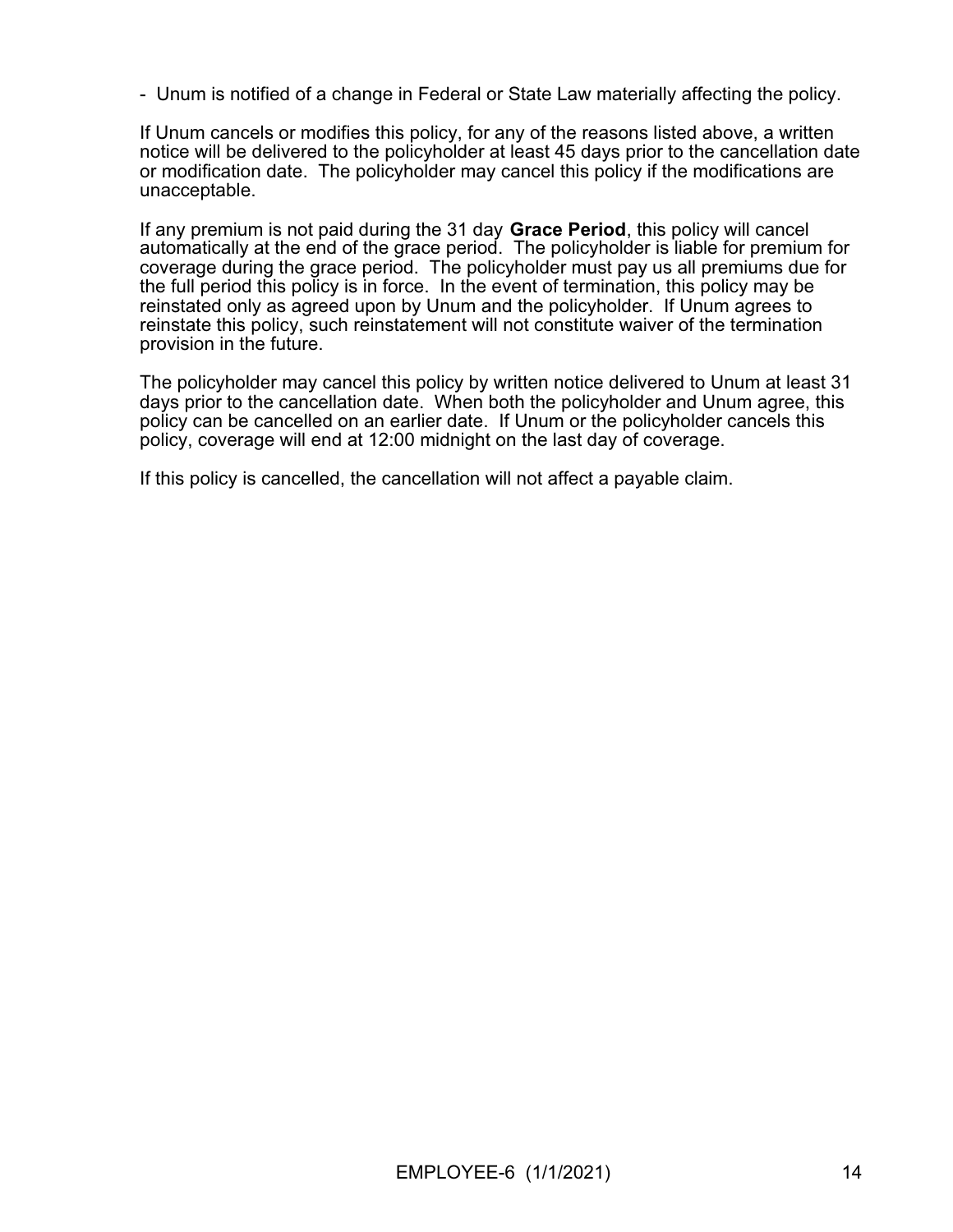### **BENEFIT INFORMATION**

#### **Daily Hospital Confinement**

Unum will pay the benefit shown in the BENEFITS AT A GLANCE section for each day an insured is confined in a hospital or a hospital sub-acute intensive care unit due to a covered accident or covered sickness. Unum will pay the benefit shown for each day, to a maximum of 15 days per insured per calendar year.

Unum will not pay this benefit for:

- emergency room treatment;
- outpatient treatment; or
- a confinement of less than 20 hours.

If an insured is confined in a hospital due to a covered accident, the benefit will be paid if the insured is initially confined in a hospital within 180 days of the covered accident.

#### **Hospital Admission**

Unum will pay the benefit shown in the BENEFITS AT A GLANCE section if an insured is initially **Confined** in a hospital or a **Hospital Sub-Acute Intensive Care Unit** for a minimum of 20 hours due to a **Covered Accident** or **Covered Sickness**.

Unum will not pay this benefit for:

- emergency room treatment;
- outpatient treatment; or
- a **Confinement** of less than 20 hours.

Unum will pay this benefit for a maximum of one day per insured per **Calendar Year**.

If an insured is confined in a hospital due to a covered accident, the benefit will be paid if the insured is initially confined in a hospital within 180 days of the covered accident.

#### **Hospital Intensive Care Unit Confinement**

Unum will pay the benefit shown in the BENEFITS AT A GLANCE section if an insured is confined in a **Hospital Intensive Care Unit** due to a covered accident or covered sickness. Unum will pay the benefit shown for each day, to a maximum of 15 days per insured per calendar year.

Unum will not pay this benefit for:

- emergency room treatment;
- outpatient treatment; or
- a confinement of less than 20 hours.

If an insured is confined in a hospital intensive care unit due to a covered accident, the benefit will be paid if the insured is initially confined in a hospital within 30 days of the covered accident.

If an insured is confined in a hospital intensive care unit for more than 15 days, the Daily Hospital Confinement benefit will begin on the 16th day. The total amount payable per covered accident or covered sickness will not exceed 15 days for Daily Hospital Confinement and 15 days for Hospital Intensive Care Unit Confinement.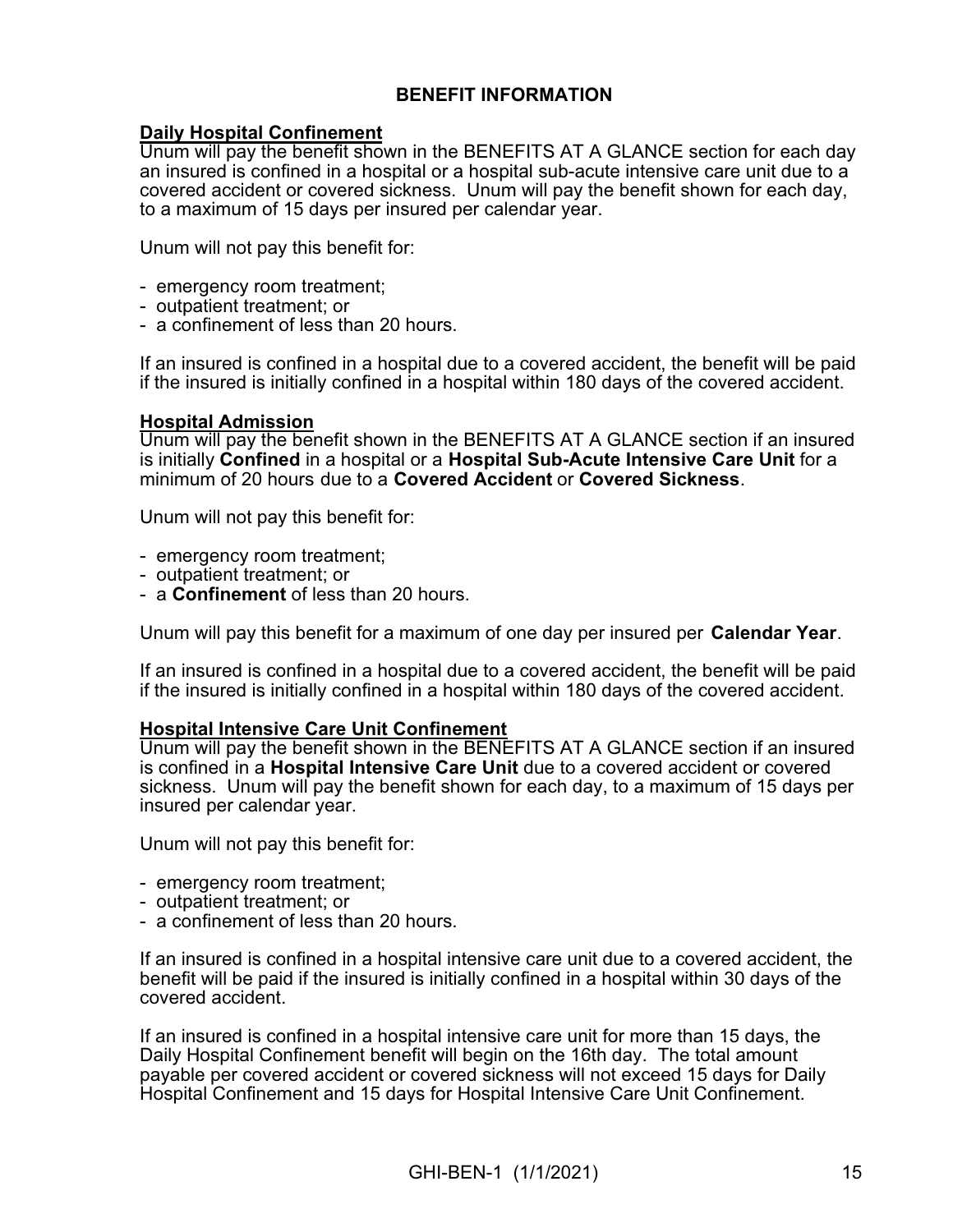If an insured is confined in a hospital intensive care unit that does not meet the definition in this policy of a hospital intensive care unit, Unum will pay the Daily Hospital Confinement benefit.

Unum will pay either the Daily Hospital Confinement benefit or the Hospital Intensive Care Unit Confinement benefit shown in the BENEFITS AT A GLANCE section.

Unum will not pay both the Hospital Intensive Care Unit Confinement benefit and the Daily Hospital Confinement benefit concurrently.

### **LIMITATIONS AND EXCLUSIONS**

Unum will not pay any benefits for a claim that is caused by, contributed to by or occurs as a result of:

- participating in war or act of war, whether declared or undeclared;
- committing acts of terrorism;
- treatment for alcoholism or drug addiction, unless the insured is addicted to a narcotic taken on the advice of a physician;
- treatment for dental care or dental procedures, unless treatment is the result of a covered accident;
- elective procedures and/or cosmetic surgery or reconstructive surgery, unless it is a result of trauma, infection or other diseases;
- participating or attempting to participate in a felony or being engaged in an illegal occupation;
- any pregnancy of a dependent child, including services rendered to her child after birth;
- committing or trying to commit suicide or injuring oneself intentionally, while sane;
- hospital confinement caused by, contributed to by, or resulting from **Mental Illness**. However, dementia as a result of stroke, trauma, viral infection, Alzheimer's disease or other conditions not listed which are not usually treated by a mental health provider or other qualified provider using psychotherapy, psychotropic drugs, or other similar methods of treatment are covered under this policy;
- any hospital confinement of a newborn following the birth unless the newborn is sick or injured.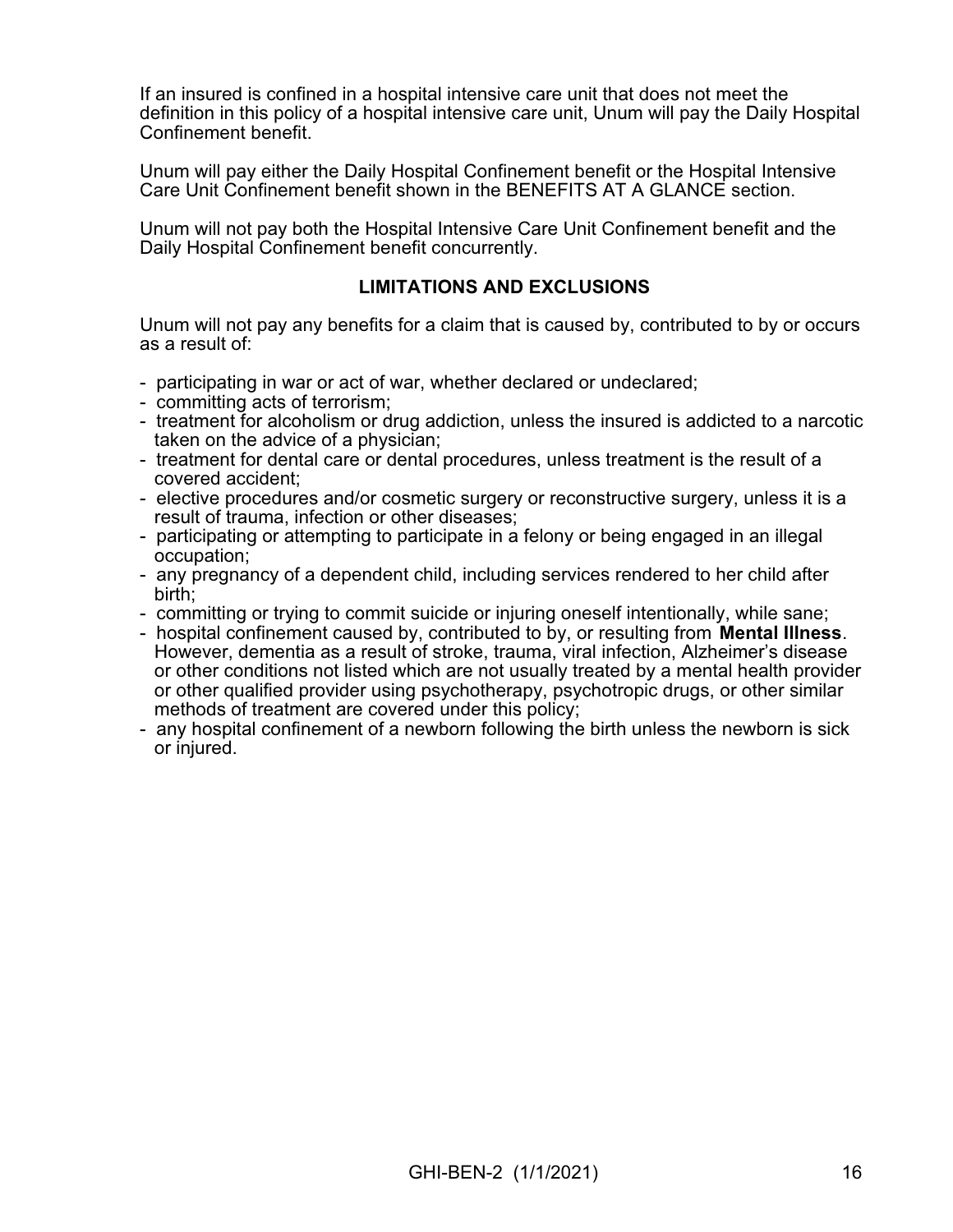### **OTHER FEATURES**

Your Right to Continue Coverage (Portability)

If, while you are covered under the policy, your employment with the policyholder ends, you are no longer in an eligible group or the policy is being terminated by the policyholder and is not being replaced, you may have the right to apply to continue coverage for **Yourself**, your spouse, and your dependent child(ren). You must apply for coverage under this portability provision and pay the first premium within 31 days after the date your employment ends, you are no longer in an eligible group or the date the policy is terminated by the policyholder and is not being replaced.

You are not eligible to apply for continuing coverage under this provision if the policy is closed to new enrollments or your coverage under the policy ends for any of the following reasons:

- the policy is cancelled by Unum; or
- the policy is being terminated by the policyholder and is being replaced.

Except as provided in this section, your continuing coverage will be the same coverage provided you under the policy as of the date your employment ends, the policy is terminated by the policyholder and is not replaced, or you are no longer in an eligible group. Any subsequent change to the policy will not apply to your continuing coverage.

Your continuing coverage is subject to all of the provisions, exclusions and limitations of the policy, except that:

- premiums will be billed directly to you;
- initial premium rates will be based on the portability rates in effect at the time you apply to continue your coverage; and
- premium rates can be changed by Unum at any time upon 30days notice to you so long as the change is not due to any change in your age or health or the age or health of your spouse or your dependent child(ren).

Your continuing coverage and any coverage of your spouse and dependent child(ren), will end on the earliest to occur of:

- your failure to pay the required premium within the 31 day grace period;
- unless your spouse applies for continuing coverage under the following provision, the date you die; or
- the coverage under this portability provision is cancelled by Unum for any reason upon 30 days notice.

Once continuing coverage is cancelled it cannot be reinstated.

In the event the policyholder's coverage under the policy is cancelled or closed to new enrollments, the policy will remain in effect for the benefit of those who have continued their coverage under this provision prior to the policy cancellation date or the date the policy was closed to new enrollments.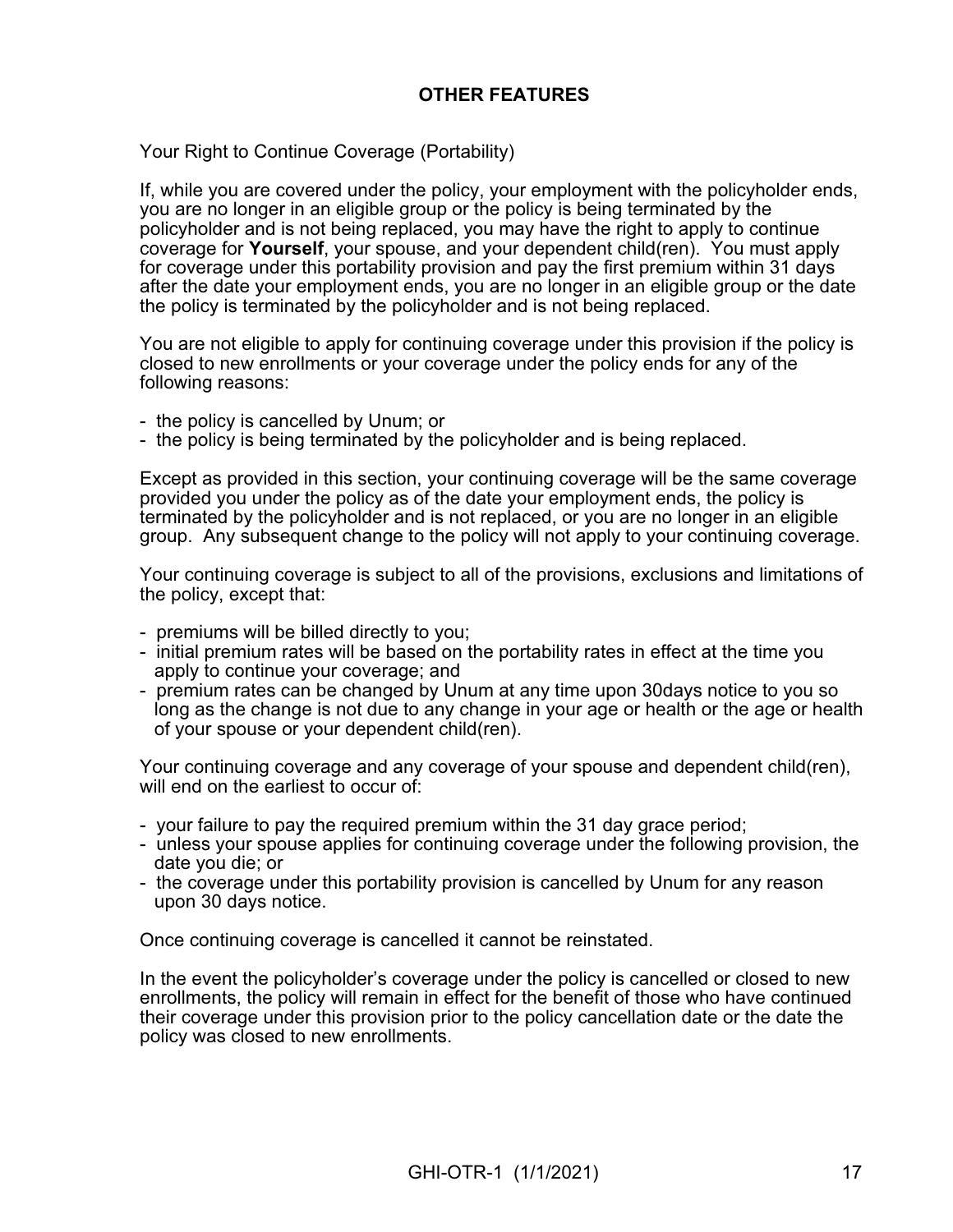#### **The Right of Your Spouse to Continue Coverage if You Die or are Divorced (Spouse Portability)**

If you die or divorce your spouse, your spouse may have the right to apply to continue coverage.

Your spouse must apply for coverage under this portability provision and pay the first premium within 31 days after the date of your death or divorce.

Your spouse is not eligible to apply to continue coverage under this provision if your spouse was not insured under this policy on the date of your death or divorce.

Except as provided in this section, your spouse's continuing coverage will be the same coverage provided your spouse under the policy as of the date of your death or divorce, and any subsequent change to the policy will not apply to your spouse's continuing coverage.

If you die or divorce your spouse, your spouse may also apply to continue the same coverage for dependent child(ren), provided:

- the dependent child(ren) are insured under the policy at the time of your death, or divorce; and
- you are not continuing coverage for dependent child(ren).

Your spouse's continuing coverage is subject to all of the provisions, exclusions and limitations of the policy, except that:

- premiums will be billed directly to your spouse;
- initial premium rates will be based on the portability rates in effect at the time your spouse applies to continue coverage; and
- premium rates can be changed by Unum at any time upon 45 days notice to your spouse.

Your spouse's and any dependent child(ren)'s continuing coverage will end on the earliest to occur of:

- your spouse's failure to pay the required premium within the 31 day grace period;
- the date your spouse dies; or
- the coverage under this portability provision is cancelled by Unum for any reason upon 45 days notice.

Once continuing coverage is cancelled it cannot be reinstated.

In the event the policyholder's coverage under the policy is cancelled or closed to new enrollments, the policy will remain in effect for the benefit of those who have continued their coverage under this provision prior to the policy cancellation date or the date the policy was closed to new enrollments.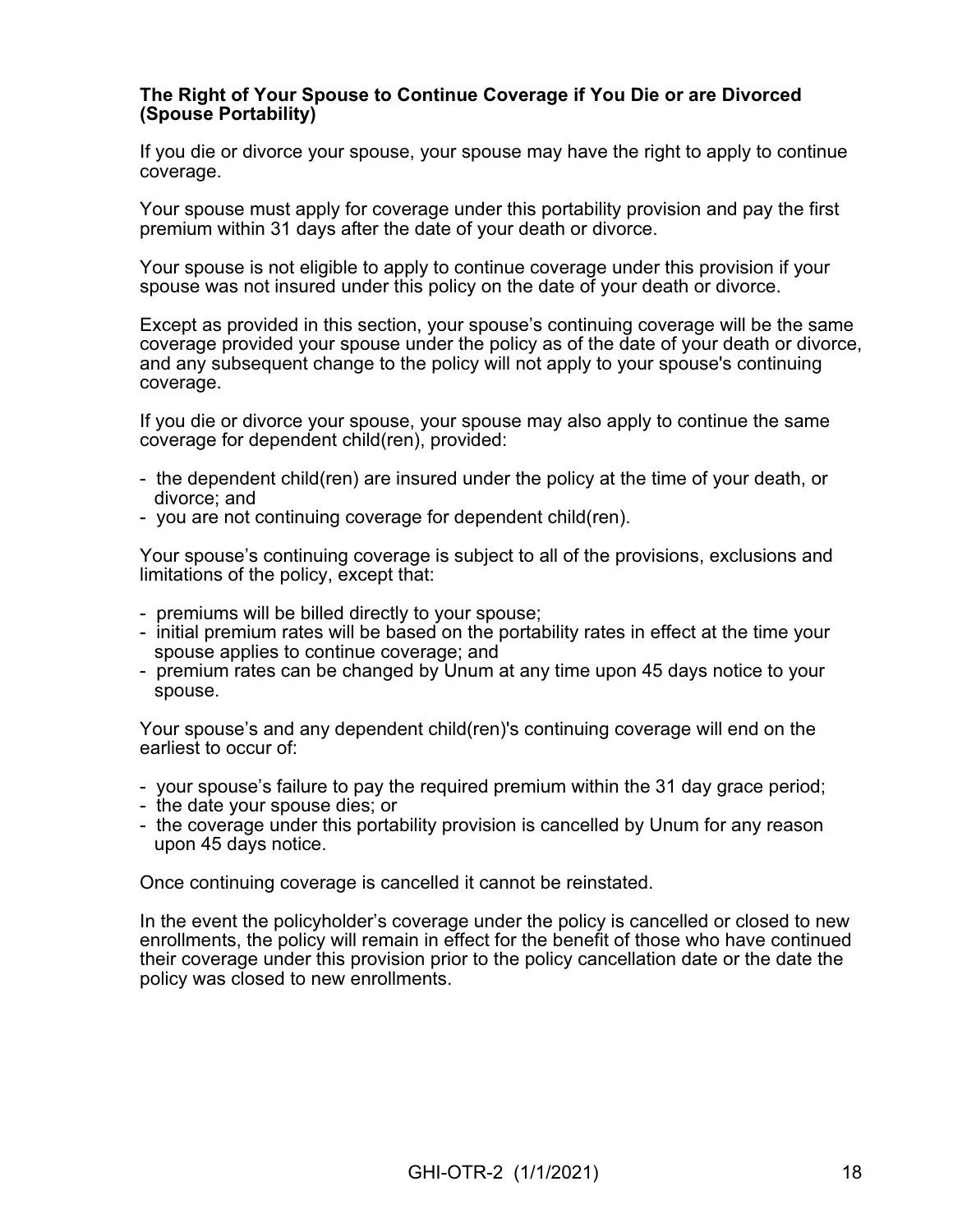### **GENERAL DEFINITIONS**

Additional definitions may be contained in other policy provisions, amendments or riders.

**Active Employment** means you are working for your employer for earnings that are paid regularly and that you are performing the material and substantial duties of your regular occupation. You must be regularly scheduled to work on average at least the minimum number of hours as described under Minimum Hours Requirement shown in the BENEFITS AT A GLANCE section.

Your work site must be:

- your employer's usual place of business;
- an alternative work site at the direction of your employer; or
- a location to which your job requires you to travel.

Normal vacation is considered active employment.

**Calendar Year** means the period beginning on the insured's coverage effective date and ending on December 31 of the same year. Thereafter, it is the period beginning on January 1 and ending on December 31 of each following year.

**Certificate of Coverage** means a written statement prepared by Unum and may include attachments. It tells you:

- the coverage to which the insured may be entitled;
- to whom benefits are payable; and
- limitations, exclusions and/or requirements that apply within this policy.

#### **Complications of Pregnancy** means:

- conditions (when the pregnancy is not terminated) whose diagnoses are distinct from pregnancy but are adversely affected by pregnancy or are caused by pregnancy, such as acute nephritis, nephrosis, cardiac decompensation, missed abortion, and similar medical and surgical conditions of comparable severity, but shall not include false labor, occasional spotting, physician-prescribed rest during the period of pregnancy, morning sickness, hyperemesis gravidarum, preeclampsia, and similar conditions associated with the management of a difficult pregnancy not constituting a nosologically distinct complication of pregnancy; and
- non-elective cesarean section, ectopic pregnancy, which is terminated, and spontaneous termination of pregnancy, which occurs during a period of gestation in which a viable birth is not possible.

**Confined** or **Confinement** means the assignment to a bed as a resident inpatient in a hospital on the advice of a physician or confinement in an **Observation Unit** within a hospital for a period of no less than 20 continuous hours on the advice of a physician.

**Covered Accident** means an unforeseen occurrence resulting in a bodily injury which:

- occurs on or after the coverage effective date;
- occurs while coverage is in force; and
- is not excluded by name or specific description in the certificate.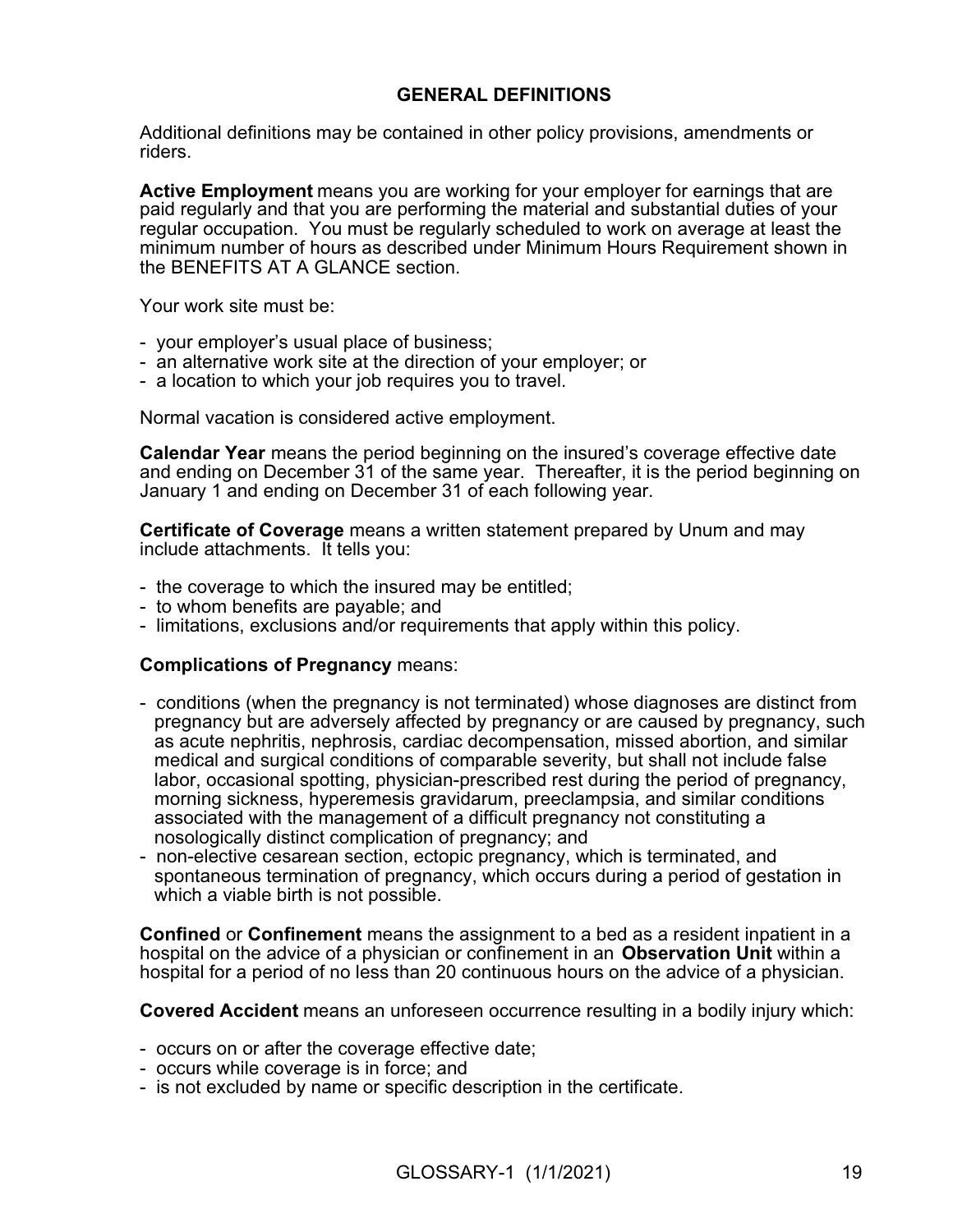**Covered Loss** means a covered treatment for an accident or sickness as provided by the terms and provisions of the policy, as shown in the BENEFITS AT A GLANCE section, and as applied for by you and approved by Unum.

**Covered Sickness** means an illness, infection, disease or any other abnormal physical condition which:

- occurs on or after the coverage effective date;
- occurs while coverage is in force; and
- is not excluded by name or specific description in the certificate.

**Dependent Child(ren)** means your child(ren) from live birth to age 26. Dependent child(ren) include your own natural offspring, lawfully adopted child(ren) and stepchild(ren). They also include foster child(ren) and other child(ren) who are dependent on you for main support and living with you in a regular parent-child relationship. A child will be considered adopted on the date of placement in your home.

After attainment of age 26 dependent child(ren) also includes dependent child(ren) who became incapable of self-sustaining employment, prior to age 26, due to mental or physical handicap. Such child will continue to be an insured subject to the following: (1) the employee must furnish proof of such incapacity and dependency to Unum within 31 days of the child's 26th birthday; and (2) proof of continued incapacity and dependency must be furnished at our request, but not more than annually, after the two year period following the child's 26th birthday.

No dependent child can be covered as both an employee and a dependent child.

**Employee** means a person who is in active employment in the United States with the employer.

**Employer** means the policyholder and includes any division, subsidiary or affiliated company.

**Enrollment** means a period of time determined by Unum and your employer during which you are eligible to enroll for or change your coverage. This period of time may be limited.

**Evidence of Insurability** means a statement of your or your spouse's medical history which Unum will use to determine if you or your spouse are approved for coverage. Evidence of insurability will be at Unum's expense.

**Grace Period** means the period of time following the premium due date during which premium payment may be made.

**Hospital** means a place that:

- is an institution licensed as a hospital and operated pursuant to law on a full-time basis;
- provides overnight care of injured and sick people;
- is supervised by a physician;
- has full-time nurses on duty or on call supervised by a registered nurse; and
- has at its locations or uses on a pre-arranged basis: x-ray equipment, a laboratory and an operating room where surgical operations take place.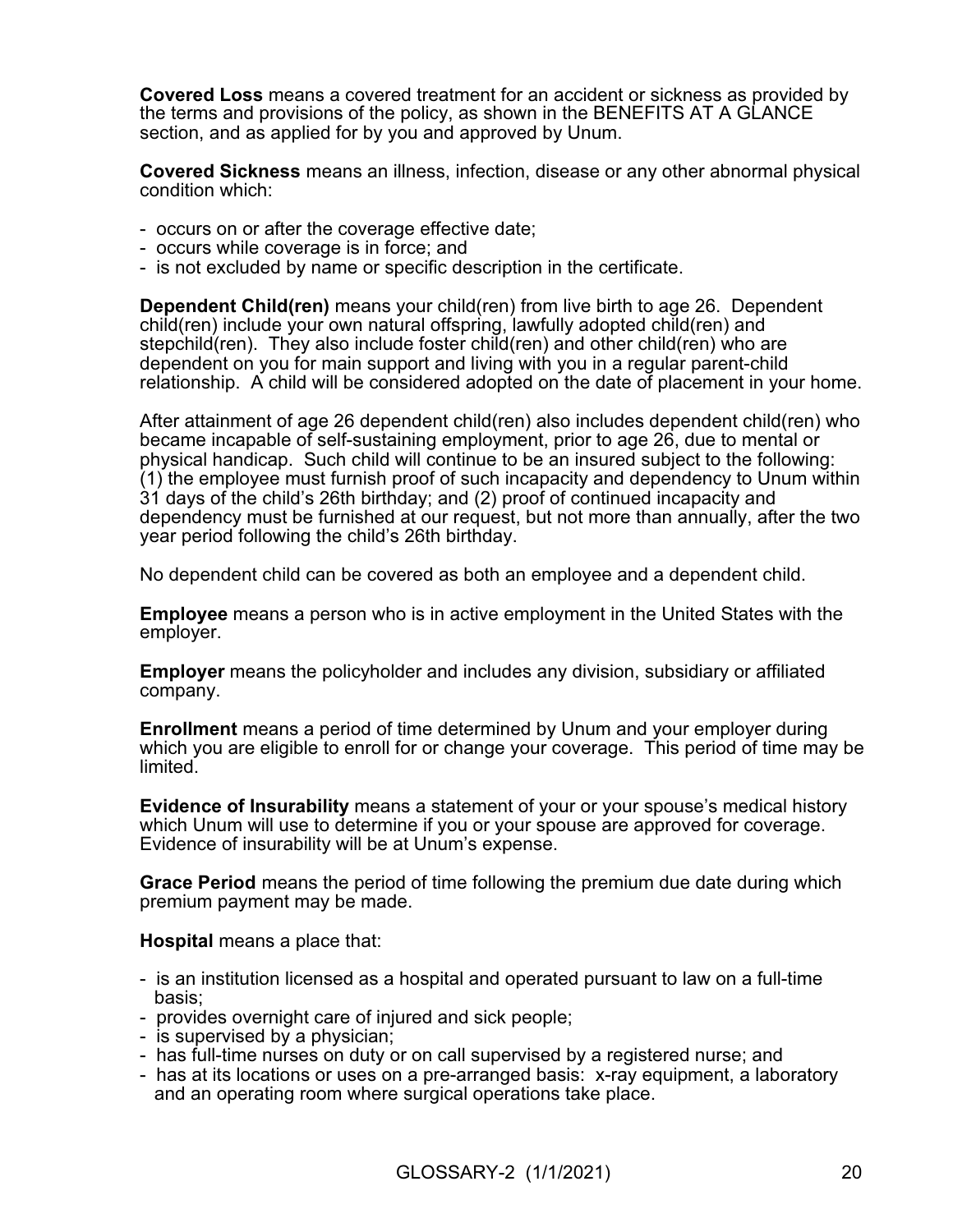Notwithstanding the above, a hospital is not:

- a nursing home;
- an extended care facility;
- a skilled nursing facility;
- a rest home or home for the aged;
- a rehabilitation center;
- a place for alcoholics or drug addicts; or
- an assisted living facility.

#### **Hospital Intensive Care Unit** means a place which:

- is a specifically designated area of the hospital that is restricted to patients who are critically ill or injured and who require intensive, comprehensive observation and care;
- is separate and apart from the surgical recovery room and from rooms, beds and wards customarily used for patient confinement;
- is permanently equipped with special lifesaving equipment for the care of the critically ill or injured:
- is under close observation by a specially trained nursing staff assigned exclusively to the intensive care unit on a 24 hour basis; and
- has a physician assigned to the intensive care unit on a full-time basis.

A hospital intensive care unit that meets the definition above may include hospital units with the following names:

- Intensive Care Unit;
- Coronary Care Unit;
- Neonatal Intensive Care Unit;
- Pulmonary Care Unit;
- Burn Unit; or
- Transplant Unit.

### **Hospital Sub-Acute Intensive Care Unit** means a place which:

- is a specifically designated area of the hospital that provides a level of medical care below intensive care, but above a regular private or semi-private room or ward;
- is separate and apart from the surgical recovery room and from rooms, beds and wards customarily used for patient confinement;
- is permanently equipped with special lifesaving equipment for the care of the critically ill or injured; and
- is under constant and continuous observation by a specially trained nursing staff.

A hospital sub-acute intensive care unit may be referred to by other names such as progressive care, intermediate care, or a step-down unit, but it is not a regular private or semi-private room, or a ward with or without monitoring equipment.

**Injury** or **Injuries** means a bodily injury which is the direct result of a covered accident and not related to any other cause.

**Insured** means any person covered under the policy.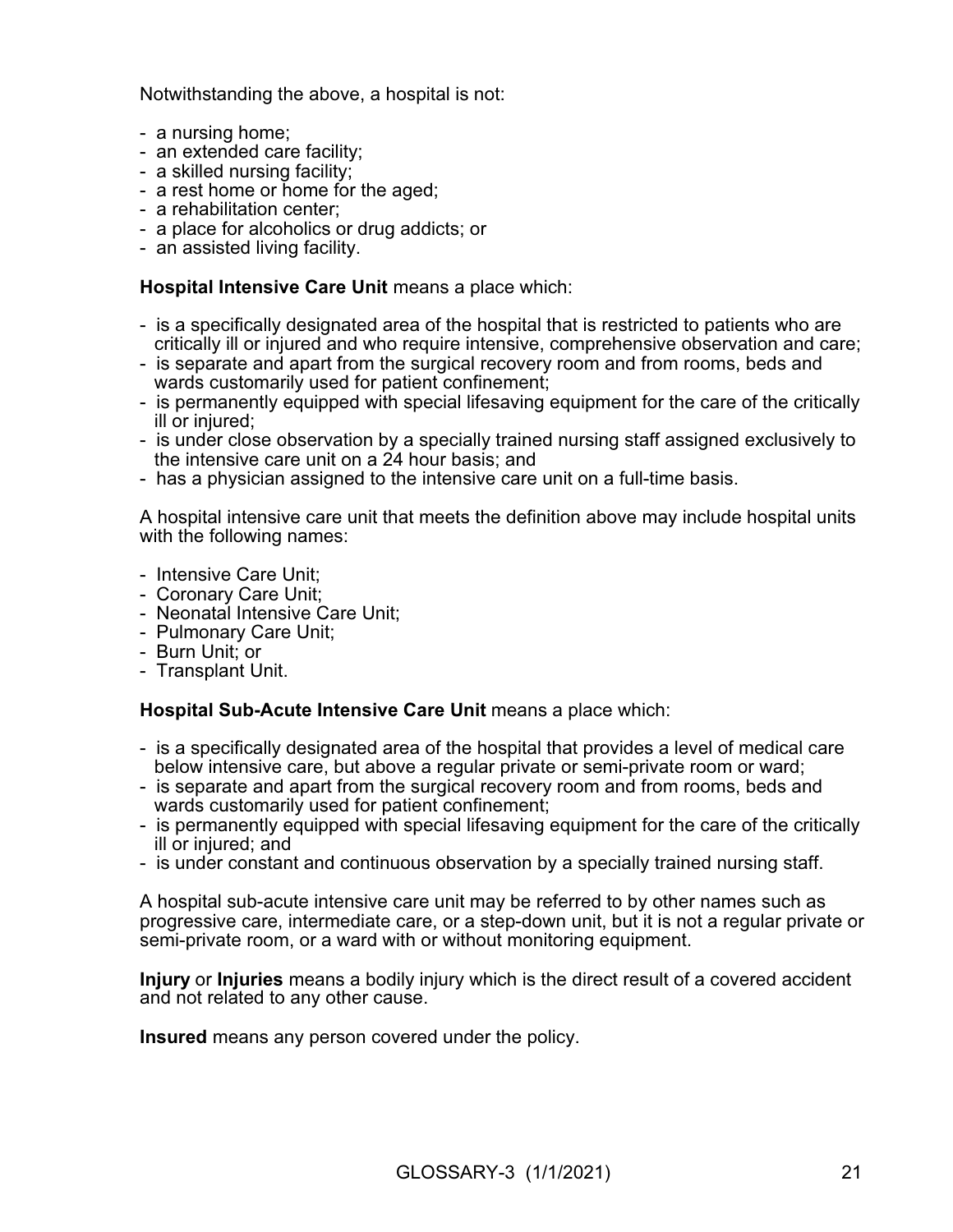**Layoff** or **Leave of Absence** means that you are temporarily absent from active employment for a period of time that has been agreed to in advance in writing by your employer.

Your normal vacation time is not considered a temporary layoff or leave of absence.

**Mental Illness** means a psychiatric or psychological condition classified in the Diagnostic and Statistical Manual of Mental Health Disorders (DSM) published by the American Psychiatric Association, most current as of the start of a hospital confinement. Such disorders include, but are not limited to, psychotic, emotional or behavioral disorders, or disorders relatable to stress. If the DSM is discontinued or replaced, these disorders will be those classified in the diagnostic manual then used by the American Psychiatric Association as of the start of a hospital confinement.

**Observation Unit** is a specified area within a hospital, apart from the emergency room, where a patient can be monitored following outpatient surgery or treatment in the emergency room by a physician and which:

- is under the direct supervision of a physician or registered nurse;
- is staffed by nurses assigned specifically to that unit; and
- provides care seven days per week, 24 hours per day.

**Payable Claim** means a claim for which Unum is liable under the terms of the policy.

**Physician** means a person performing tasks that are within the limits of his or her medical license and is:

- licensed to practice medicine and prescribe and administer drugs or to perform surgery; or
- a legally qualified medical practitioner according to the laws and regulations of the governing jurisdiction.

Unum will not recognize you, your spouse, dependent child(ren), parents or siblings, a business or professional partner, or any person who has a financial affiliation or business interest with you, as a physician for a claim that you send to us.

**Policyholder** means the employer to whom the policy is issued.

**Sickness** means an illness, infection, disease or any other abnormal physical condition not caused by an accident. Sickness includes **complications of pregnancy**.

**Spouse** means your lawful spouse, including a legally separated spouse, residing in the United States. You may not cover your spouse if your spouse is enrolled for coverage as an employee. Spouse, wherever used, includes:

- your civil union partner as established under Colorado law; or
- your partner in a civil union, registered domestic partnership or substantially similar legal relationship created in another jurisdiction.

**Waiting Period** means the continuous period of time that you must be in active employment in an eligible group before you are eligible for coverage as determined by Unum and your employer.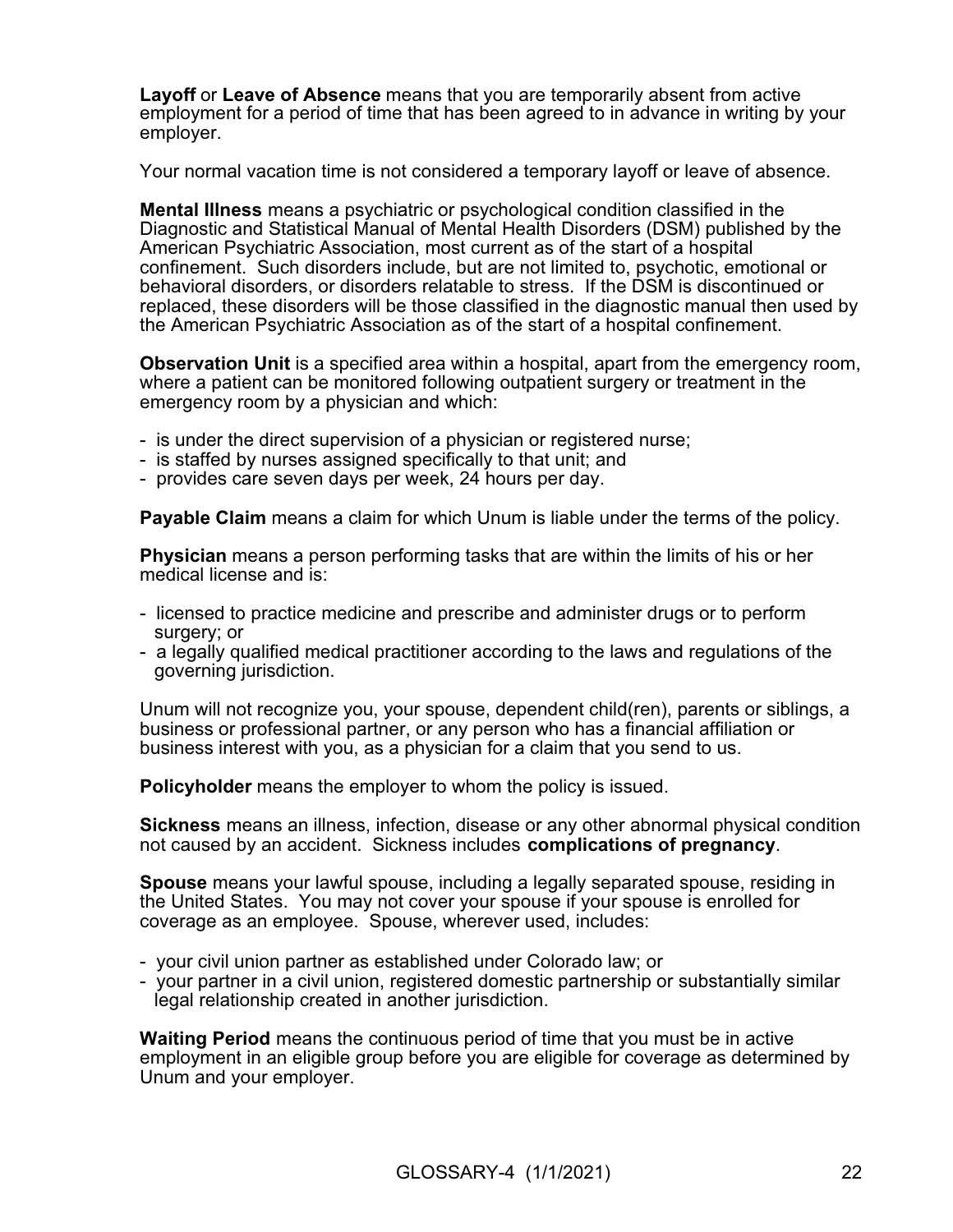**We, Us** and **Our** means Unum Life Insurance Company of America.

**You, Your** and **Yourself** means an employee who is eligible for Unum coverage.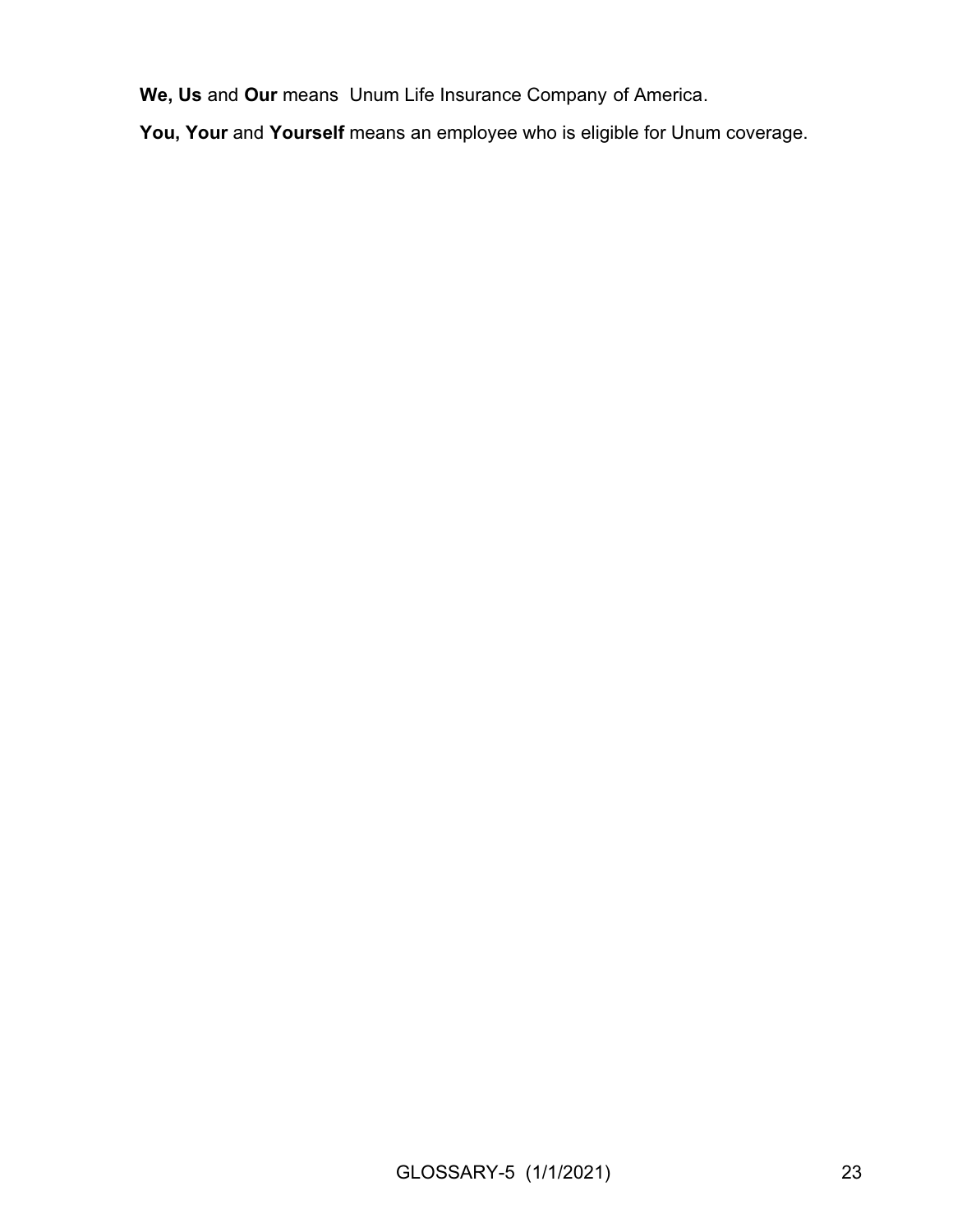#### **THE FOLLOWING NOTICES AND CHANGES TO YOUR COVERAGE ARE REQUIRED BY THE STATE OF ALASKA. PLEASE READ CAREFULLY.**

State variations apply and are subject to change. Consult your employer or plan administrator for the most current state provisions that may apply to you.

If you have a complaint about your insurance you may contact Unum at 1-800-321-3889, or the department of insurance in your state of residence. Links to the websites of each state department of insurance can be found at [www.naic.org](http://www.naic.org/).

Si usted tiene alguna queja acerca de su seguro puede comunicarse con Unum al 1-800-321-3889, o al departamento de seguros de su estado de residencia. Puede encontrar enlaces a los sitios web de los departamentos de seguros de cada estado en [www.naic.org.](http://www.naic.org)

The states of **Florida** and **Maryland** require us to advise residents of these states that if your Certificate was issued in a jurisdiction other than the state in which you reside, it may not provide all of the benefits required by the laws of your residence state.

**If you are a resident of Alaska and the provisions referenced below appear in your Certificate in a form less favorable to you as an insured, they are amended as follows:**

#### **For residents of Alaska**

The **Time of Payment of Claims** provision in the **CLAIM INFORMATION** section of the policy is amended to include the following: "Claim payments must be made within 30 days of receipt of a clean claim, or within 15 days of receipt of additional information for other than a clean claim. If claims are not paid within the time limit, interest accrues at an interest rate of 15% per year."

The **Overpayments** provision in the **CLAIM INFORMATION** section of the policy is amended by limiting the right to request reimbursement of overpayments to 12 months from the date of the overpayment.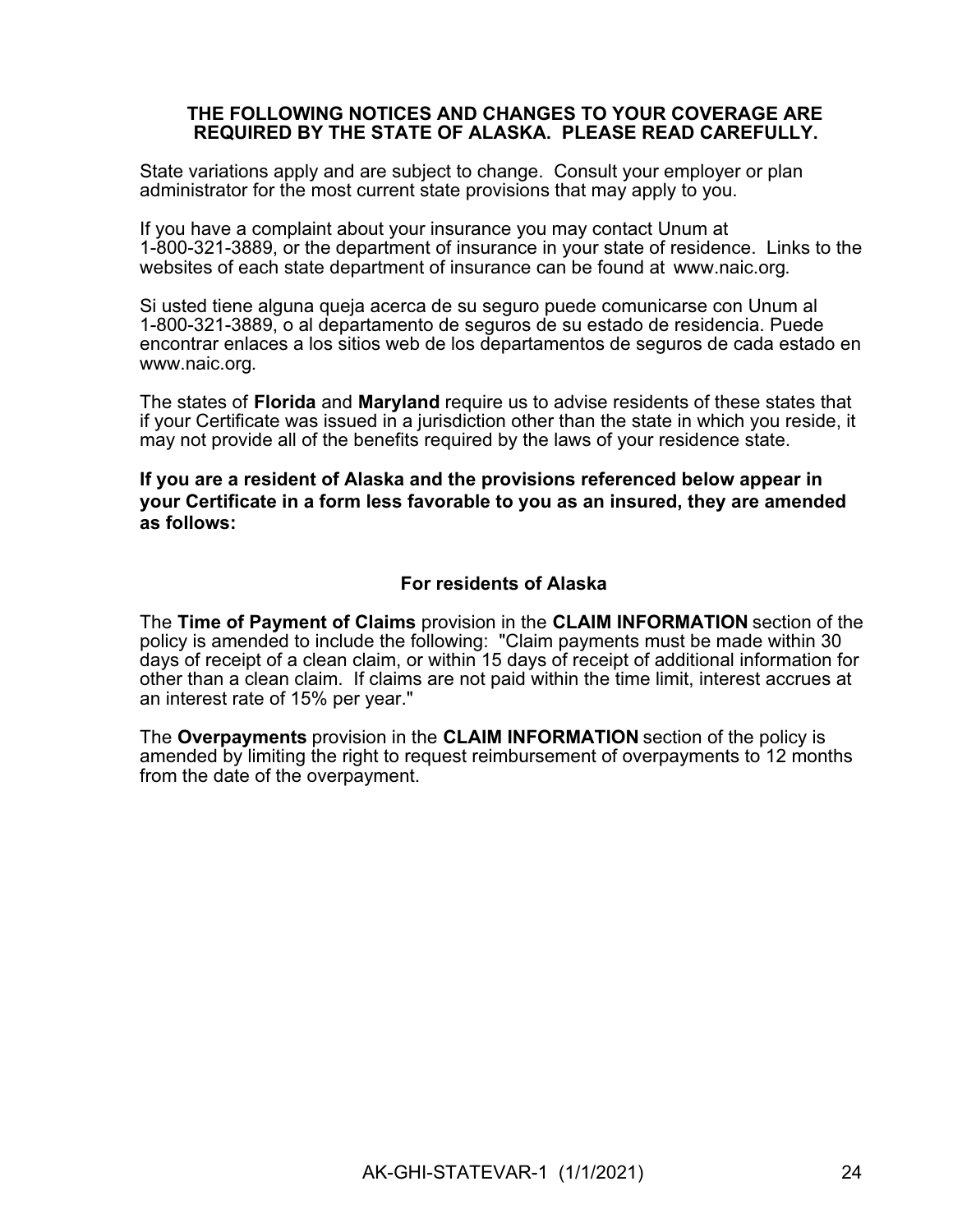#### **Additional Claim and Appeal Information Relative to policy issued by Unum Life Insurance Company of America ("Unum")**

#### **APPLICABILITY OF ERISA**

If this policy provides benefits under a Plan which is subject to the Employee Retirement Income Security Act of 1974 (ERISA), the following provisions apply. Whether a Plan is governed by ERISA is determined by a court, however, your employer may have information related to ERISA applicability. If ERISA applies, the following items constitute the Plan: the additional information contained in this document, the policy, including your certificate of coverage, and any additional summary plan description information provided by the Plan Administrator. Benefit determinations are controlled exclusively by the policy, your certificate of coverage, and the information in this document.

#### **HOW TO FILE A CLAIM**

If you wish to file a claim for benefits, you should follow the claim procedures described in your insurance certificate. To complete your claim filing, Unum must receive the claim information it requests from you (or your authorized representative) and your attending physician. If you or your authorized representative has any questions about what to do, you or your authorized representative should contact Unum directly.

### **CLAIMS PROCEDURES**

In the event that your claim is denied, either in full or in part, Unum will notify you in writing within 90 days after your claim was filed. Under special circumstances, Unum is allowed an additional period of not more than 90 days (180 days in total) within which to notify you of its decision. If such an extension is required, you will receive a written notice from Unum indicating the reason for the delay and the date you may expect a final decision. Unum's notice of denial shall include:

- the specific reason or reasons for denial with reference to those Plan provisions on which the denial is based;
- a description of any additional material or information necessary to complete the claim and why that material or information is necessary; and
- a description of the Plan's procedures and applicable time limits for appealing the determination, including a statement of your right to bring a lawsuit under Section 502(a) of ERISA following an adverse determination from Unum on appeal.

Notice of the determination may be provided in written or electronic form. Electronic notices will be provided in a form that complies with any applicable legal requirements.

#### **APPEAL PROCEDURES**

If you or your authorized representative appeal a denied claim, it must be submitted within 90 days after you receive Unum's notice of denial. You have the right to:

- submit a request for review, in writing, to Unum;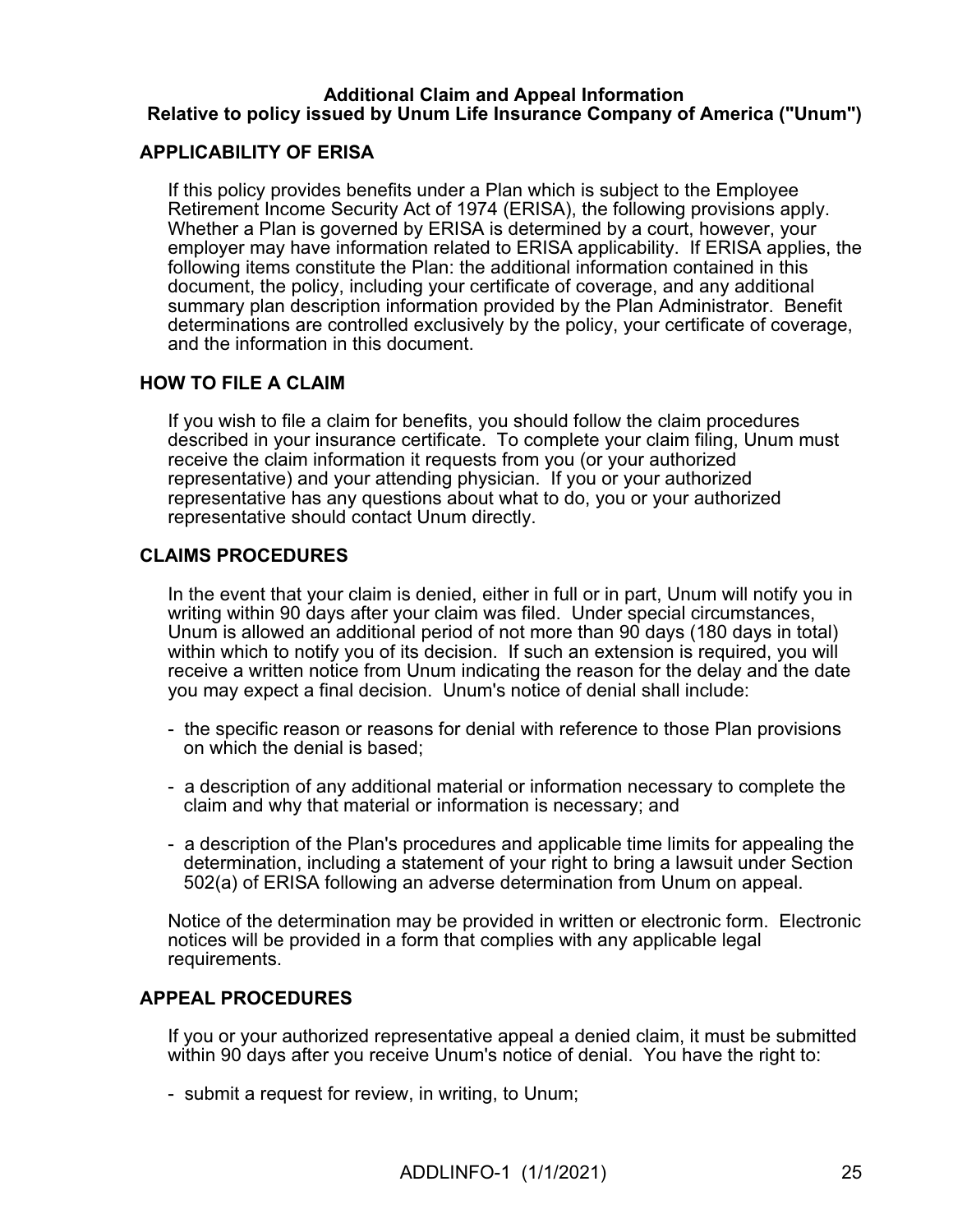- upon request and free of charge, reasonable access to and copies of, all relevant documents as defined by applicable U.S. Department of Labor regulations; and
- submit written comments, documents, records and other information relating to the claim to Unum.

Unum will make a full and fair review of the claim and all new information submitted whether or not presented or available at the initial determination, and may require additional documents as it deems necessary or desirable in making such a review. A final decision on the review shall be made not later than 60 days following receipt of the written request for review. If special circumstances require an extension of time for processing, you will be notified of the reasons for the extension and the date by which the Plan expects to make a decision. If an extension is required due to your failure to submit the information necessary to decide the claim, the notice of extension will specifically describe the necessary information and the date by which you need to provide it to us. The 60-day extension of the appeal review period will begin after you have provided that information.

The final decision on review shall be furnished in writing and shall include the reasons for the decision with reference, again, to those policy provisions upon which the final decision is based. It will also include a statement describing your access to documents and describing your right to bring a lawsuit under Section 502(a) of ERISA if you disagree with the determination.

Notices of the determination may be provided in written or electronic form. Electronic notices will be provided in a form that complies with any applicable legal requirements.

Unless there are special circumstances, this administrative appeal process must be completed before you begin any legal action regarding your claim.